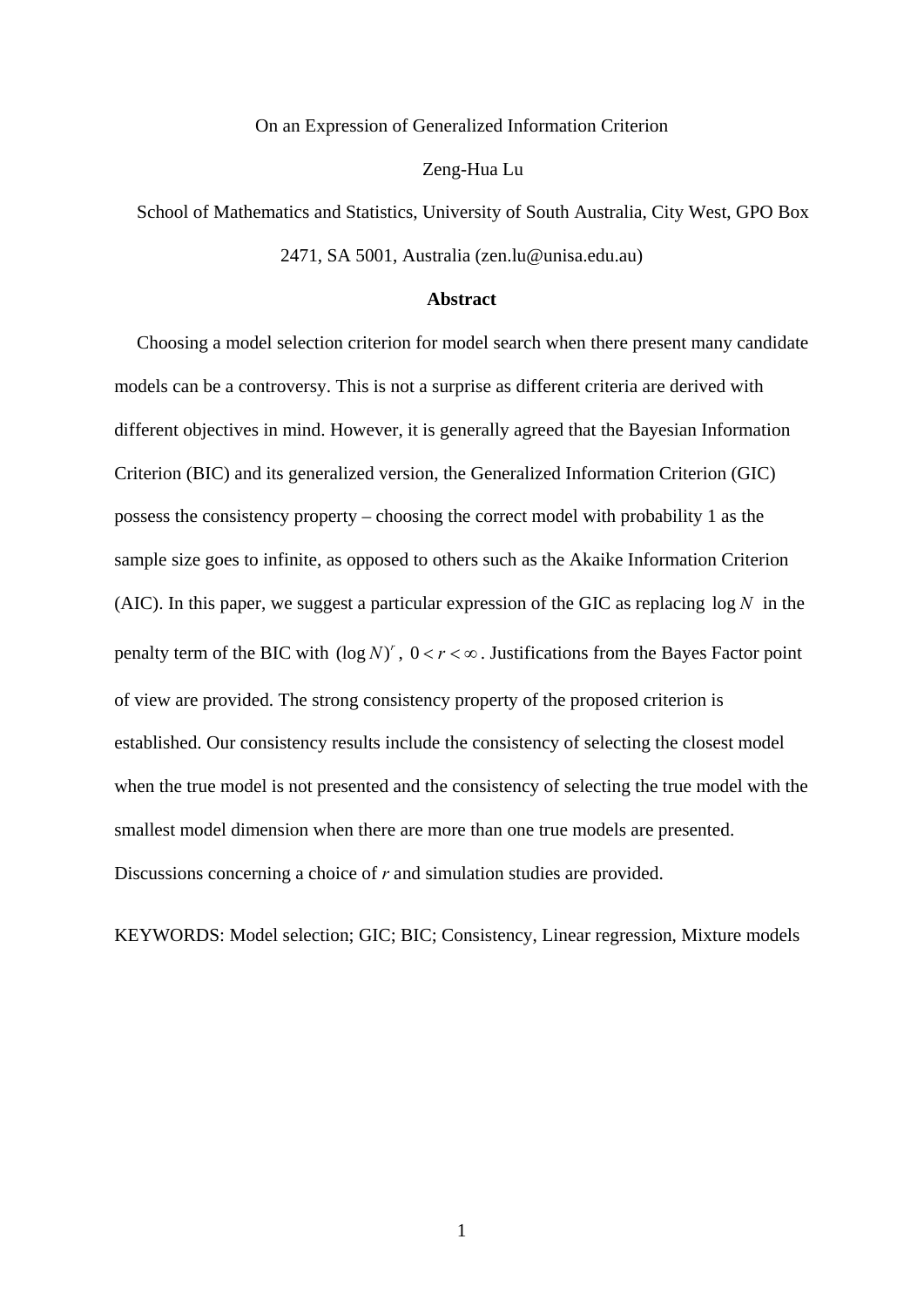#### 1. INTRODUCTION

Criterion based approach for model selection problem remains a popular choice among approaches such as hypothesis testing, Bayesian posterior prediction and cross-validation (see e.g. Berger and Pericchi 2000, George 2000, Broman and Speed 2002, Miller 2002 for excellent review), as well as the newly developed shrinkage-type approach (see e.g. Tibshirani 1996, Fan and Li 2001, Efron, Hastie, Johnstone and Tibshirani 2004). This mainly owes to the simplicity of its applications for the problem.

There have been many criteria proposed in the literature (See Miller 2002 for the survey of this topic). Most criteria can be written in the form of

$$
l_N(\theta) - \frac{d}{2}\lambda\tag{1}
$$

<span id="page-1-0"></span>where  $l_{N}(\theta)$  is the sample log-likelihood function of a model that has parameter  $\theta$  of dimension  $d$ ,  $N$  is sample size and  $\lambda$  takes different forms in different criteria. The wellknown Akaike Information Criterion (AIC) (Akaike 1973) and the Bayesian information criterion (BIC) (1978) take  $\lambda = 2$  and  $\log N$  respectively. In the criterion based approach for model selection, one chooses a model, which maximizes [\(1\)](#page-1-0) among a finite number of candidate models. There has always been a controversy concerning which model criterion should be used. This is not a surprise as different criteria are derived with different objectives in mind. However, there is a general consent among statistical professionals that the BIC and its generalized version, the Generalized Information Criterion (GIC) (Rao and Wu 1989) where  $\lambda$  satisfies  $N^{-1}\lambda \to 0$  and  $(\log \log N)^{-1}\lambda \to \infty$  as  $N \to \infty$  enjoy the consistency property of correctly identifying the true model with probability 1. Such a property is not shared by the AIC or any criteria in which  $\lambda$  is fixed (Foster and George 1994, Yang 2005, 2007).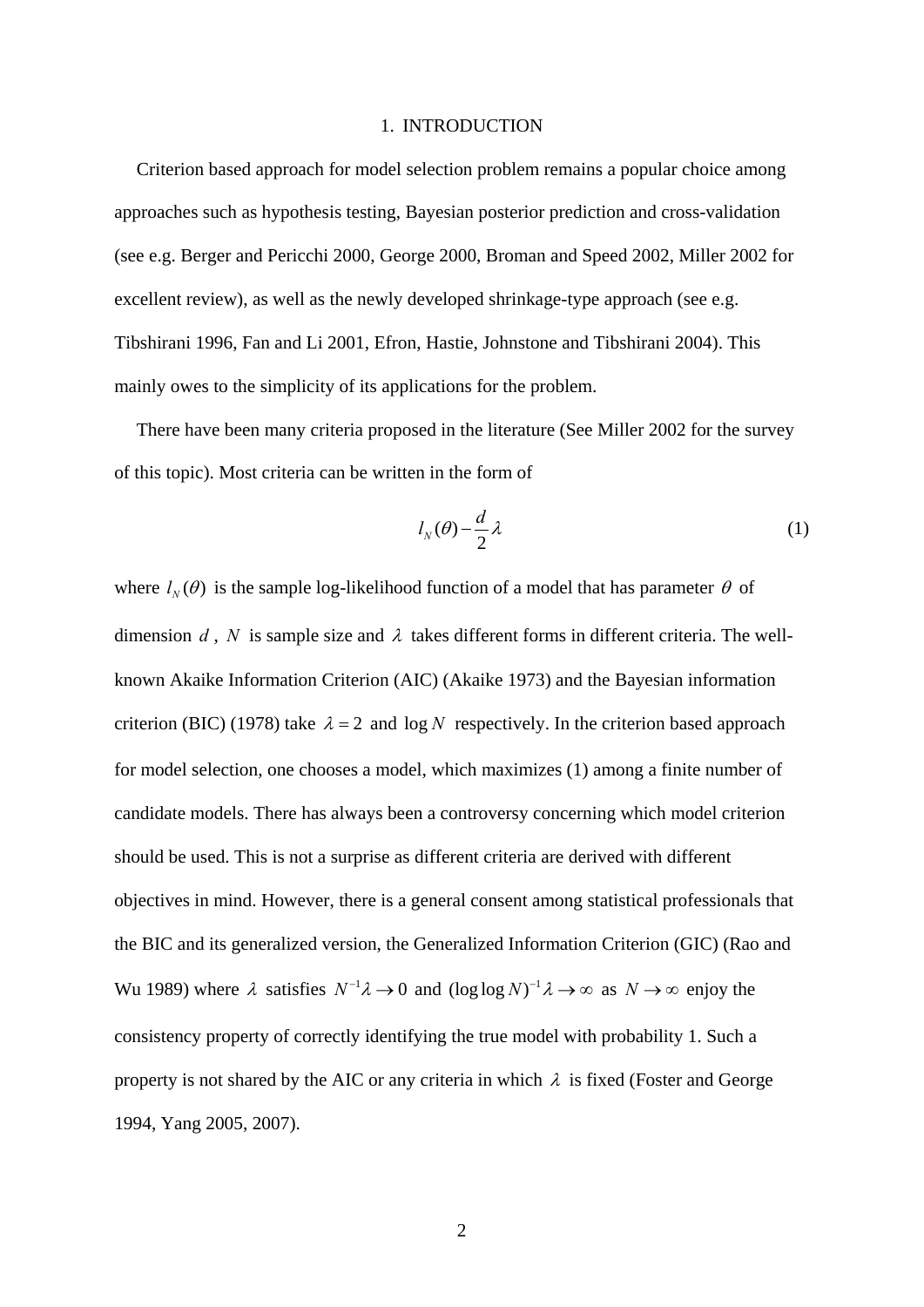This paper is concerned with a criterion possessing the consistency property. We suggest a particular form of expression of the GIC as

$$
\lambda = c(\log N)^r. \tag{2}
$$

<span id="page-2-0"></span>The AIC corresponds to  $c = 2$  and  $r = 0$ , and the BIC corresponds to  $c = 1$  and  $r = 1$ . Furthermore, with  $0 < r < \infty$ , for any fixed *c* [\(2\)](#page-2-0) satisfies the GIC's conditions above. Therefore, it qualifies to be the GIC. As we are interested in the consistency property, we could fix *c* say  $c = 1$ , so that the AIC can be reflected through  $r = \log 2 / \log \log N$  for each fixed *N* .

In the next section, we justify our criterion from the Bayes Factor point of view (e.g. Berger, et al. 2000), In particular it is possible for *r* to take a value other than 1 as an approximation to the posterior density function.

Section 3 studies the consistency property of our criterion that includes the BIC in a general setting. It is commonly believed that one of the assumptions for the consistency property of the BIC to hold is that the true model needs to be presented among the candidate models (e.g. Haughton 1988, Shao 1997). Our results reveal that when the assumption is violated, our criterion leads to consistently choosing the closest model to the true model among candidate models. Our consistency results also include the consistency of selecting the true model with the smallest model dimension when there are more than one true models are presented in candidate models.

Section 4 discusses an application of our criterion for covariate selection in linear regression models where it has been reported that the BIC causes underfitting while the AIC results in overfitting. We suggest take  $r = 0.5$  as a practical choice to bridge the strengths of the AIC and BIC. Some justifications and simulation studies are provided.

Finally, some concluding remarks are made in Section 5.

3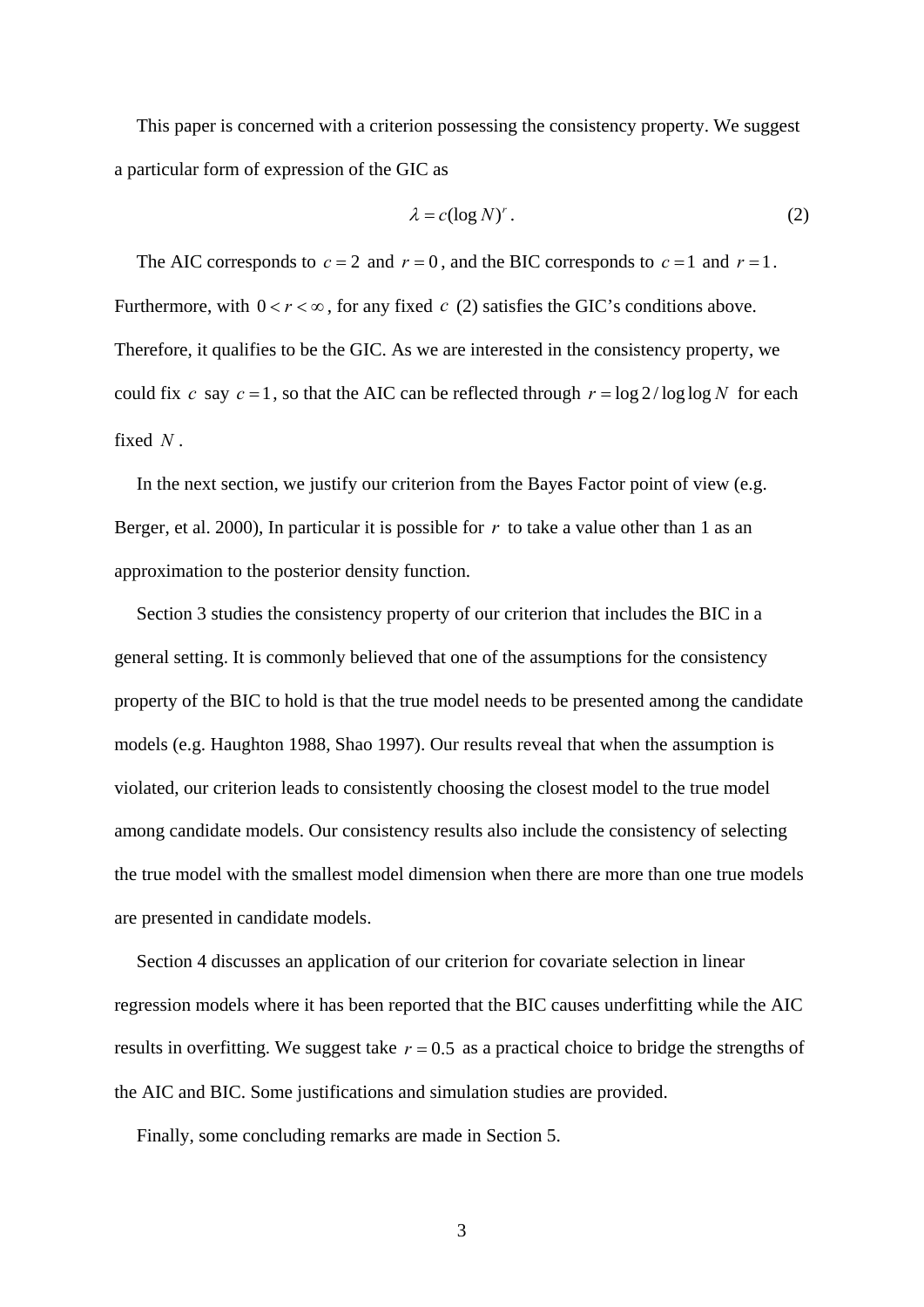#### 2. VIEWPOINT OF BAYES FACTOR

<span id="page-3-1"></span>Suppose there are finite q models, defined by  $m_i$ ,  $i = 1, \dots, q$ , whose joint density for observed data *Y* is  $f(Y; \theta_i)$ , where  $\theta_i$  is a vector of unknown model parameters. If we have available prior distributions concerning the model  $m_i$  and the parameter  $\theta_i$  as,  $\pi(m_i)$  and  $\pi(\theta_i)$ , then by Bayes' theorem, the posterior probability of  $m_i$  is obtained as,

$$
P(m_i; Y) = \frac{P(Y; m_i)\pi(m_i)}{\sum_{i=1}^{q} \pi(m_i)P(m_i)},
$$
\n(3)

where

$$
P(Y; m_i) = \int f(Y; \theta_i) \pi(\theta_i) d\theta_i,
$$
\n(4)

is the marginal density of model  $m_i$ . Note that the functions  $f$ ,  $\pi$  and  $P$  are in general different for each model, and  $\pi$ 's are different priors for  $\theta_i$  and  $m_i$ , but we do not make it specific here for simplicity of presentation. The ratio of the posterior probabilities of the models  $m_i$  and  $m_j$ ,  $i \neq j$ ,  $i, j \in \{1, ..., q\}$ , is

$$
\frac{P(m_i;Y)}{P(m_j;Y)} = \frac{P(Y;m_i)}{P(Y;m_j)} \cdot \frac{\pi(m_i)}{\pi(m_j)},
$$

<span id="page-3-0"></span>where the first term of the right hand side is called the Bayes Factor (BF), i.e.

$$
B_{ij} = \frac{P(Y; m_i)}{P(Y; m_j)} = \frac{\int f(Y; \theta_i) \pi(\theta_i) d\theta_i}{\int f(Y; \theta_j) \pi(\theta_j) d\theta_j}.
$$
 (5)

Commonly researchers assign  $P(m_i) = 1/q$ ,  $\forall i$ . Then,

$$
B_{ij} = \frac{P(m_i;Y)}{P(m_j;Y)}.
$$

Therefore, from the Bayesian point of view one chooses model *i* if  $B_{ij} > 1$ ; model *j* if

 $B_{ij}$  < 1. Computing BF in [\(5\)](#page-3-0) involves evaluation of integrals, hence is usually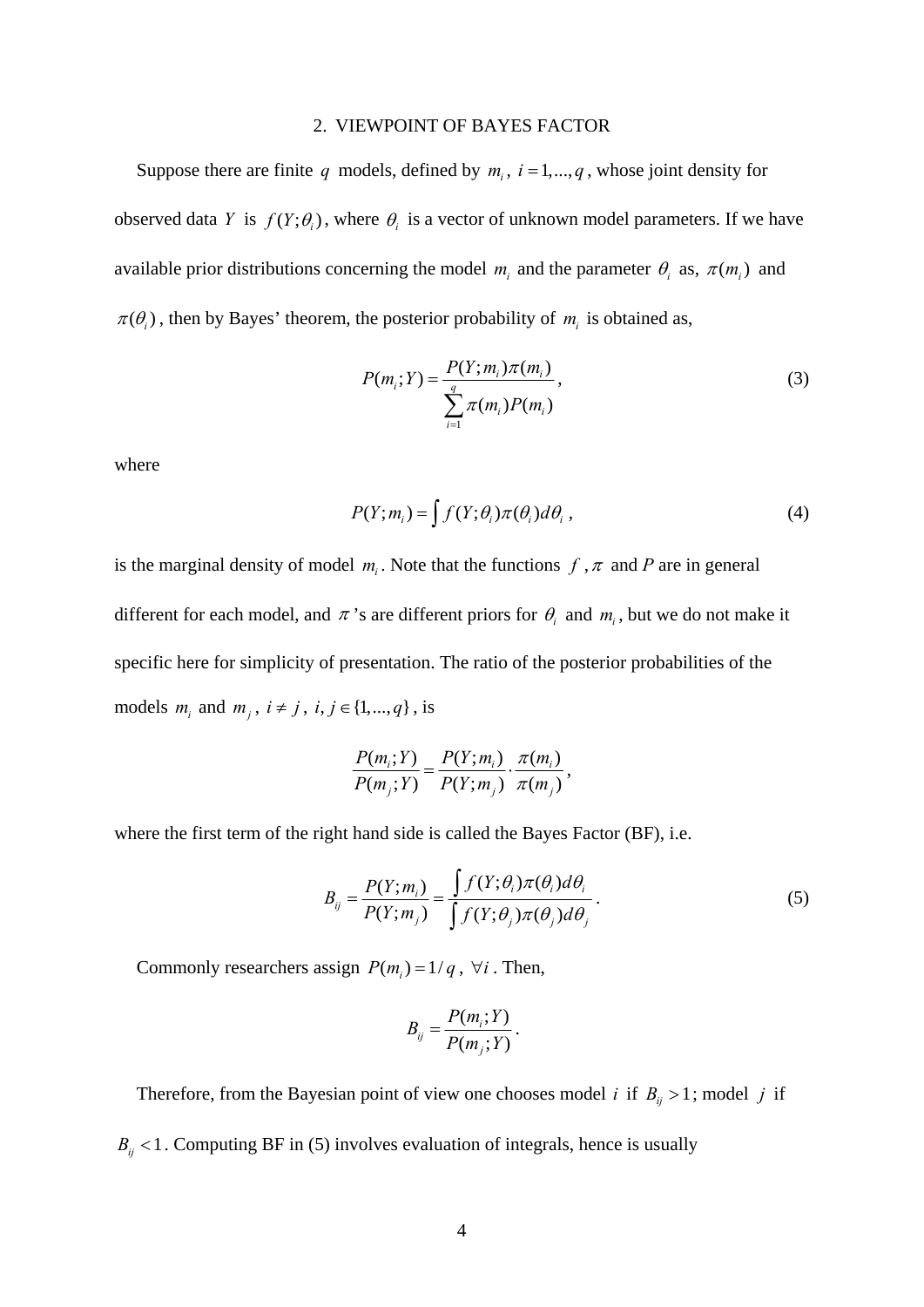computationally demanding. The Laplace approximation to the integral  $P(Y; m_i)$  has been suggested (see e.g. Lindley 1980, Tierney and Kadane 1986, Kass and Raftery 1995). For the independent and identically distributed (iid) observations,  $Y = (y_1, \dots, y_N)'$ , with the density  $f(y_n; \theta_i)$ ,  $n = 1, ..., N$ , the approximation is

$$
P(Y; m_i) = \left(\frac{2\pi}{N}\right)^{\frac{d_i}{2}} \left| \Sigma(\theta_i) \right|^{\frac{1}{2}} L(\theta_i) \pi(\theta_i) [1 + O(N^{-1})], \tag{6}
$$

<span id="page-4-0"></span>where  $L(\theta_i) = \prod_{n=1}^{N} f(y_n; \theta_i)$  and  $\Sigma(\theta_i) = [-\partial^2 \log f(y; \theta_i) / (\partial \theta_i \partial \theta_i)]^{-1}$ .

The well-known BIC can be viewed as taking the leading terms of the logarithm of [\(6\)](#page-4-0) in the view of BF as

$$
BIC_i = l_N(\theta_i) - \frac{d_i}{2} \log N,
$$

where  $l_N(\theta_i) = \sum_{n=1}^N \log f_i(y_n; \theta_i)$ . Obviously the approximation [\(6\)](#page-4-0) is accurate to the order of  $O(N^{-1})$ . That means we may let the penalty term  $(d_i/2) \log N$  be replaced by  $(d_i/2)$ log  $N + O(\log N) = (d_i/2)(\log N)^r$ ,  $r > 0$ . Note that  $r \le 0$  does not satisfy  $(\log \log N)^{-1} (\log N)^r \to \infty$ , hence it does not qualify to be GIC. Therefore, we have what we call Bayesian-like Generalized Information Criterion (BGIC),

$$
BGIC_i = l(\theta_i) - \frac{d_i}{2} (\log N)' \tag{7}
$$

#### <span id="page-4-1"></span>*Example 1:*

Kass and Wasserman (1995, Example 1). Let  $y_n \sim N(\psi, 1)$  and consider the normal unitinformation prior  $\psi \sim N(0,1)$ , the exact posterior density function.

$$
\log P(y; m) = l_0 + \frac{N\overline{y}^2}{2} \frac{N}{N+1} - \frac{1}{2} \log(N+1)
$$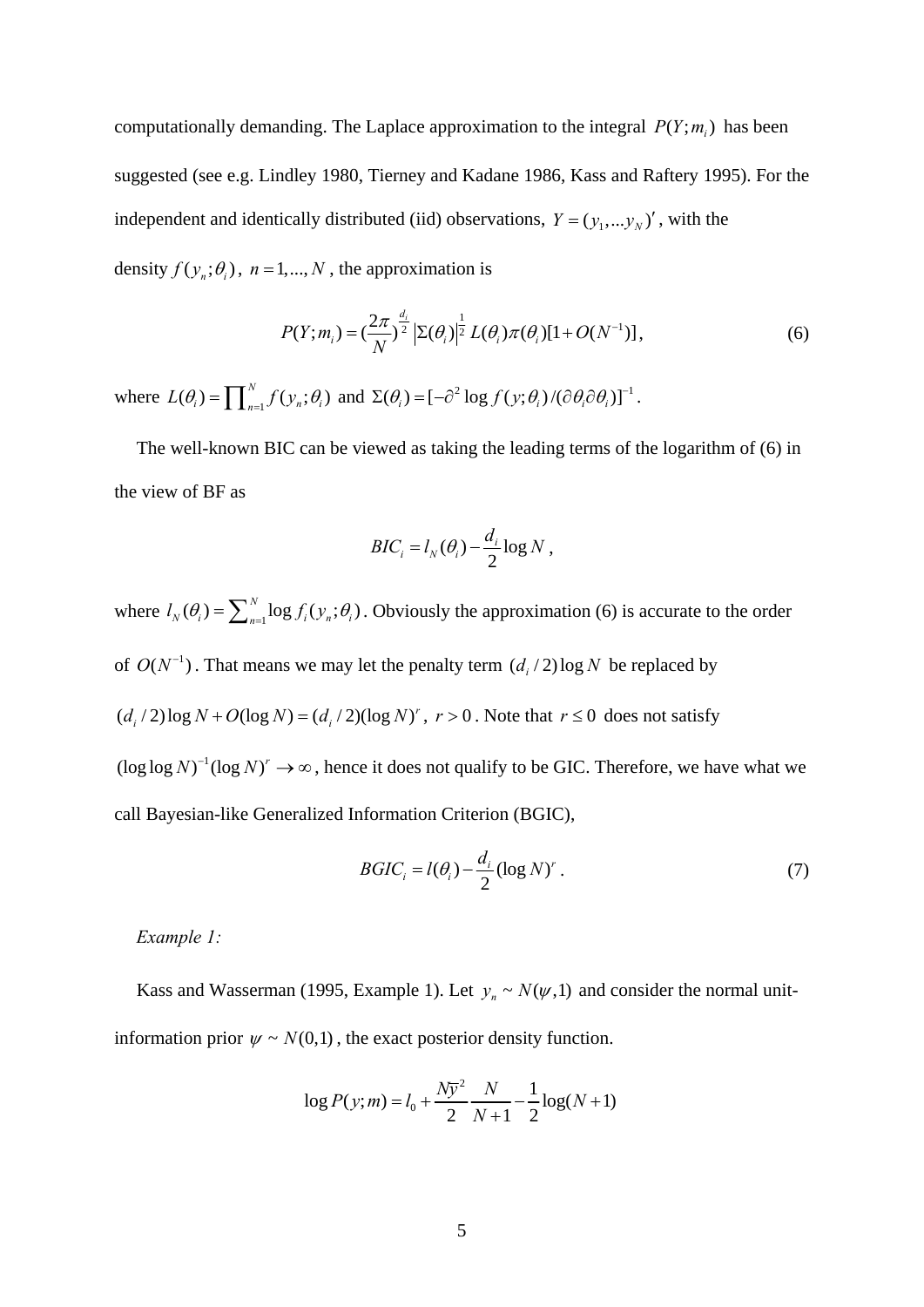where 
$$
l_0 = -\frac{N}{2} \log \frac{2\pi}{N} - \frac{N \sum_{n=1}^{N} y_n^2}{2}
$$
 and  $\overline{y} = \frac{\sum_{n=1}^{N} y_n}{N}$ .  

$$
BIC = l_0 + \frac{N\overline{y}^2}{2} - \frac{1}{2} \log N.
$$

In this case, in the view of [\(7\),](#page-4-1) we have

$$
(\log N)^{r} = \frac{N\overline{y}^{2}}{N+1} + \log (N+1).
$$
 (8)

There exists  $r > 1$  for  $N \geq 3$ . To show this, let

$$
\Delta(r) = \left(\log N\right)^r - \frac{N\overline{y}^2}{N+1} - \log(N+1)\,,
$$

it is obvious that  $\Delta(r)$  is monotonically increasing function in *r* and  $\Delta(1) < 0$  and  $\Delta(\infty) = \infty$ for  $N \geq 3$ .

#### 3. CONSISTENCY

It has been shown that the AIC does not possess the consistency property while it has an advantage over the BIC in terms of risk inflation (see e.g. Yang 2005). The consistency property of the BIC and GIC has been shown for different models in the literature. Haughton (1988) proved the consistency of the BIC for the exponential distributions. Nishii (1984), Rao and Wu (1989) and Shao (1997) showed the consistency of the GIC for covariates selection in the context of linear regression models. The consistency property of the criterion based approach for estimating the number of mixture components in mixture models has been shown by a number of authors. Leroux (1992) showed that the estimate of number of mixture components is not under fitting its true value when the true model (with the true number of components) is among the candidate models. Keribin (2000) and Chambaz (2006) proved the consistency of the GIC for estimating the number of mixture components in mixture models. The consistency results under the non-iid setting have also been established by a number of authors such as Pötscher (1989) and Niu and Ang (2003).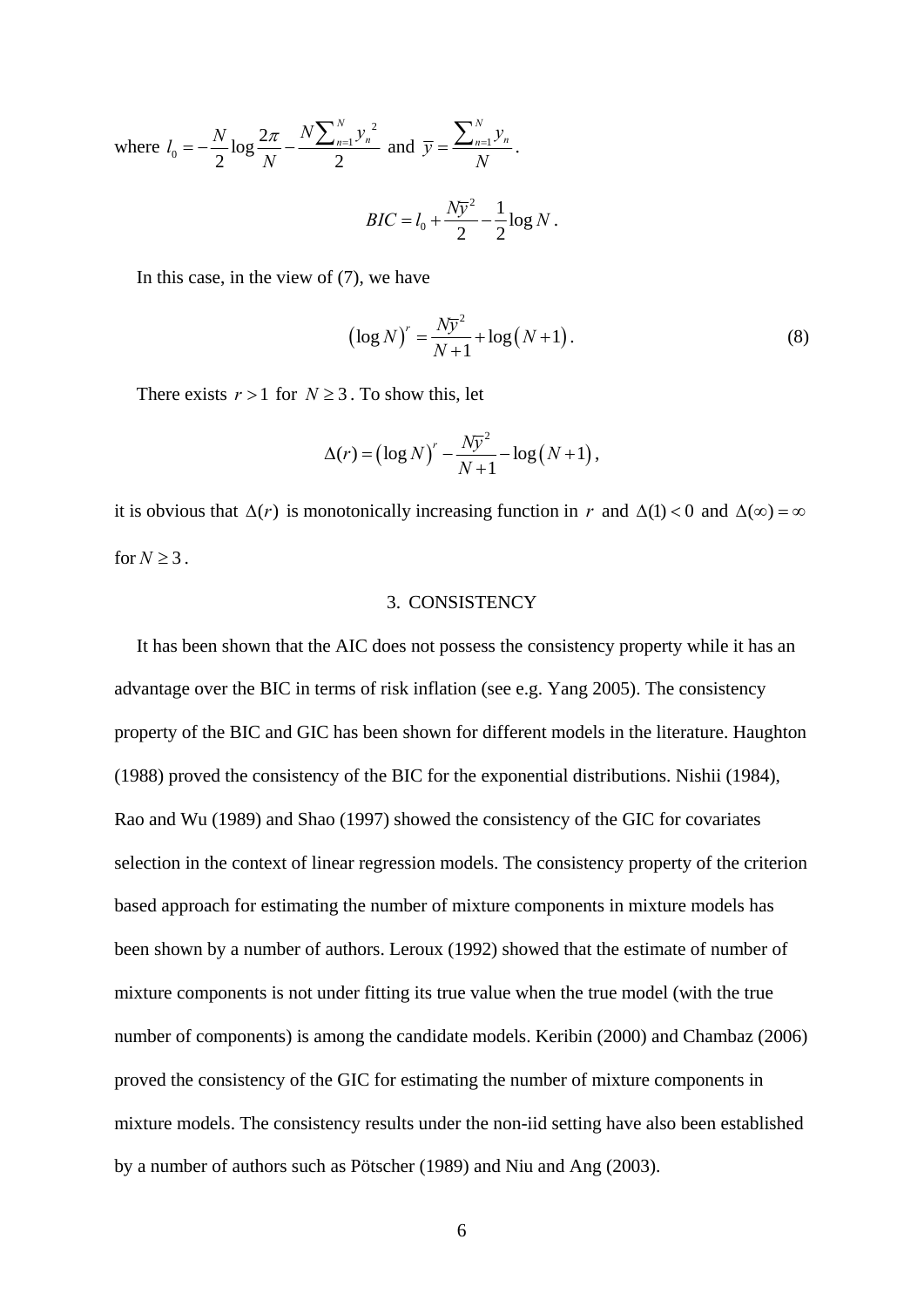In this section we study a general approach to the consistency property of our criterion that includes the BIC in the iid setting. The existing consistency results require the assumption that the true model is presented in candidate models, but we show that when the assumption is violated, the closest model to the true is selected with probability 1 as the sample size goes to infinite. We also show that, when there exist more than one true model, the true model with the smallest dimension is then selected with probability one as the sample size goes to infinite.

Suppose the iid observations  $Y = (y_1, ..., y_N)$  are generated from the true distribution function  $G(y)$  and density function  $g(y)$ . Suppose there are a finite set of  $q_k$  true models among candidate models,  $M_g = \{m_k, k = 1, ..., q_k\}$ , with the density function  $g_k(y; \theta_k)$ . To accommodate the situation of non-identifiable models, we allow there may exist a model  $m_k \in M_g$  such that  $g_k(y; \theta_{k01}) = g_k(y; \theta_{k02})$  for  $\theta_{k01} \neq \theta_{k02}$ ,  $\theta_{k01}, \theta_{k02} \in \Theta_{k0} \subset \Theta_k$ . For example, suppose the true model is  $y \sim N(0,1)$ . If a candidate model is  $y \sim N(\mu, \sigma^2)$ , then there is an unique parameter point  $(\mu, \sigma^2) = (0,1)$  such that the candidate model becomes the true model. But if a candidate model is a two-component mixture

$$
\begin{cases}\ny \sim N(\mu_1, \sigma_1^2) & \text{with the probability } \alpha, \\
y \sim N(\mu_2, \sigma_2^2) & \text{with the probability } 1-\alpha,\n\end{cases}
$$

then the true model can be recovered with  $\alpha = 1$ ,  $(\mu_1, \sigma_1^2) = (0,1)$ , or  $\alpha = 0$ ,

 $(\mu_2, \sigma_2^2) = (0, 1)$ , or  $\mu_1 = \mu_2$ ,  $\sigma_1^2 = \sigma_2^2$ . We also suppose that there are a finite set of  $q_{\tilde{k}}$  nontrue models among candidate models,  $M_f = \{m_{\tilde{k}}, \tilde{k} = 1, ..., q_{\tilde{k}}\}\$ , with the density functions  $f_{\tilde{k}}(y;\theta_{\tilde{k}})$ . Note that we use the subscript k and  $\tilde{k}$  to index the true and non-true candidate models, respectively, and *i* to index candidate models,  $i \in \{k\} \cup \{\tilde{k}\}\$ . Let  $\theta_i \in \Theta_i \subset R^{d_i}$ . Denote the expectation and empirical measure of, say  $f$ , as  $Gf = \int f dG$  and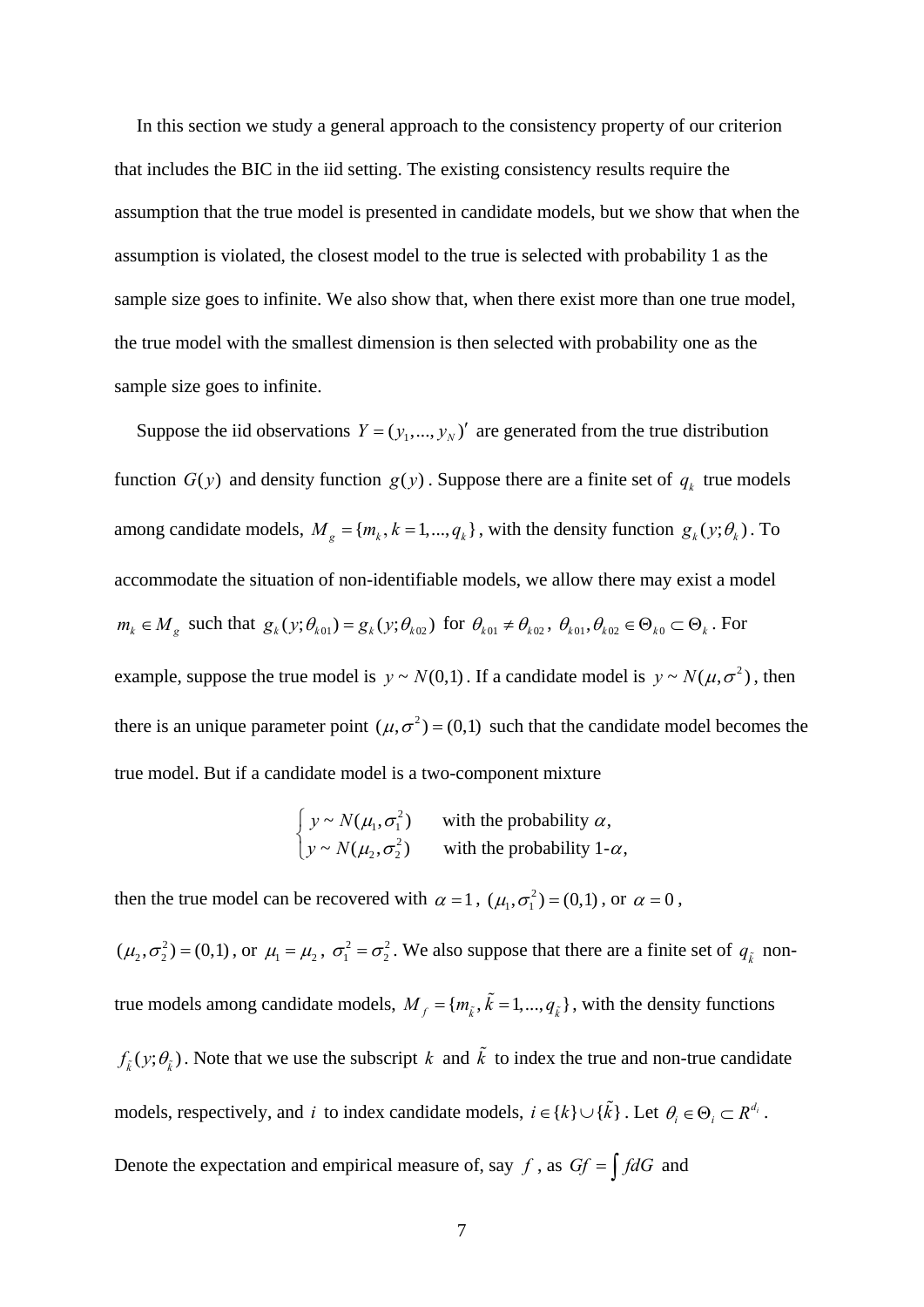$G_N f = N^{-1} \sum_{n=1}^N f(y_n)$ , respectively. Denote  $\xrightarrow{a.s.}$  as convergence almost surely. Let  $\hat{\theta}_i$ be the Maximum Likelihood Estimator (MLE) of the model  $m_i$ .

Assume that  $g_k$  and  $f_{\tilde{k}}$  are  $\sigma$  − finite measurable probability density functions with the regularity stated below. We state the regularity conditions for below.

- $(C1) \Theta_i, \forall i$ , are compact.
- (C2)  $g_k$  and  $f_k$  are dominated for  $\forall k$  and  $\forall \tilde{k}$ , i.e.  $|g_k| \leq b_1(y)$  and  $|f_k| \leq b_2(y)$ , where  $b_1(y)$  and  $b_2(y)$  are continuous on *Y* and integrable with respect to *G*.
- (C3)  $g_k$  and  $f_{\tilde{k}}$ ,  $\forall k$ ,  $\forall \tilde{k}$ , are almost surely continuous on  $Y \times \theta_k$ , and  $Y \times \theta_{\tilde{k}}$ , respectively.

*Remarks*: The compactness condition (C1) may involve other restrictive conditions for models such as mixture normal models (see e.g. Hathaway 1985). The domination condition (C2) ensures the existence of the expectations  $G \log g_k$ ,  $G \log f_{\tilde{k}}$ ,  $G \log g_k$  and  $G \log f_{\tilde{k}}$ ,  $\forall k$ ,  $\forall \tilde{k}$ . The nonidentifiability problem of the kind discussed above is allowed for  $g_k$ . However, such problem is not permitted for  $f_{\tilde{k}}$ ; there exist no point  $\theta_{\tilde{k}}$  such that  $f_{\tilde{k}}(\theta_{\tilde{k}}) = g$ .

Suppose one of candidate models is selected if the corresponding model selection criterion evaluated at the MLE,  $l_N(\hat{\theta}_i) - p_{d_i,N}$  is maximized. The following conditions are assumed for the penalty function  $p_{d_i,N}$ .

(P1)  $p_{d_{i_1},N} < p_{d_{i_2},N}$ ,  $\forall N$  if  $d_{i_1} < d_{i_2}$ .

$$
(P2) \quad \frac{p_{d_i,N}}{N} \xrightarrow{a.s.} 0 \, .
$$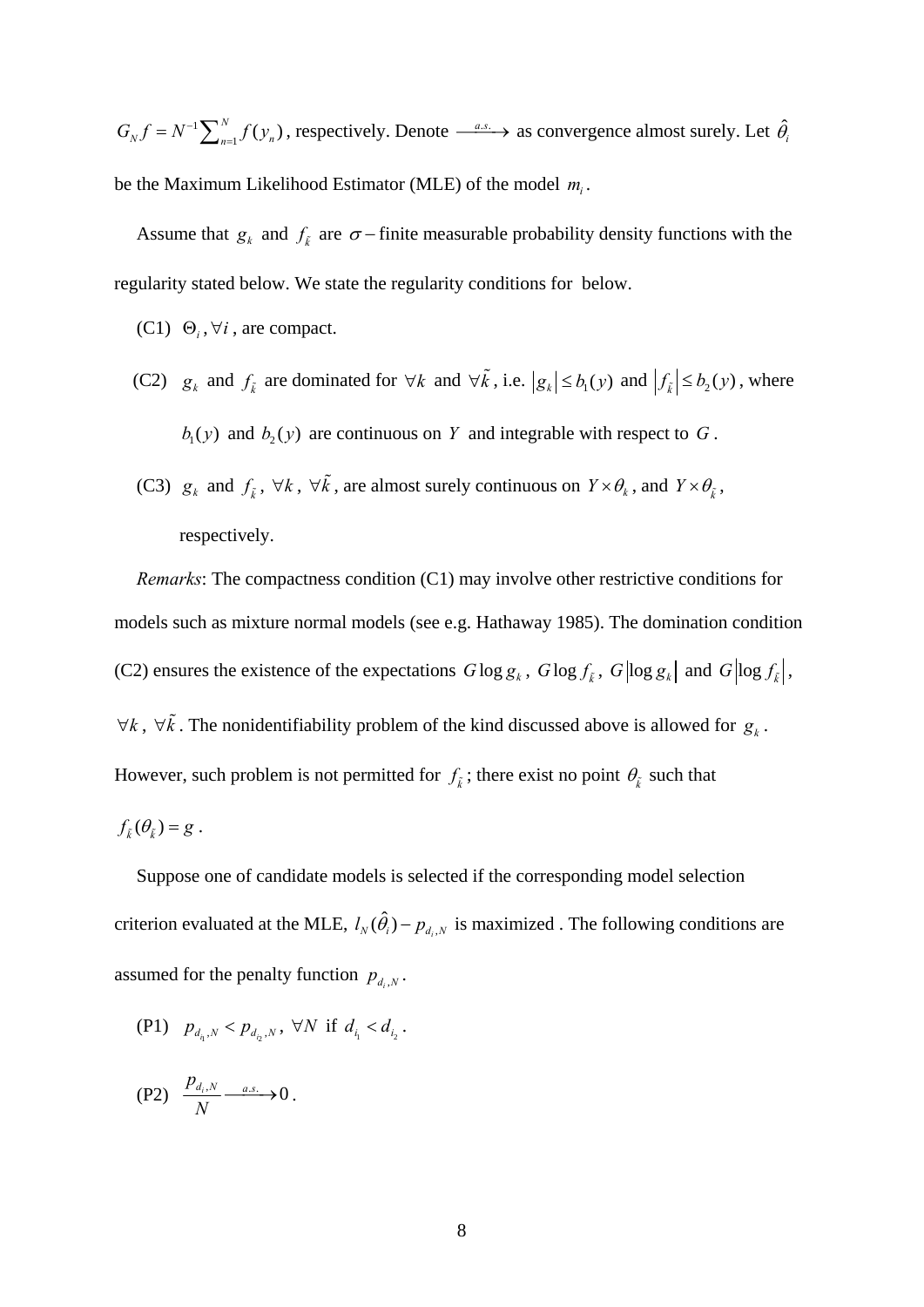<span id="page-8-0"></span>
$$
(P3) \quad \frac{p_{d_i,N}}{\log \log N} \longrightarrow \infty.
$$

*Theorem 1. Assume conditions (C1) – (C3) and (P1) – (P3) are satisfied.* 

- (i) If the set of candidate models is  $M_f \cup m_k$  (i.e.  $m_k$  is the only true model;  $M_g = m_k$ and  $q_k = 1$ ), then  $\lim_{N \to \infty} \Pr(\hat{m}_i = m_k) = 1, i = 1, ..., q_{\tilde{k}} + 1, \text{ a.s.}.$
- (ii) If the set of candidate models is  $M_f$  (i.e. it does not include a true model), then  $\lim_{N \to \infty} \Pr(\hat{m}_i = m^*) = 1, i = 1, ..., q_{\tilde{k}}$ , a.s., where  $m^*$  is the model whose density function  $f^*$  is closest to  $g$  in the Kullback-Leibler (KL) measure among the models in  $M_f$ .
- (iii) If the set of candidate models is  $M_f \cup M_g$  with  $M_g = \{m_k, q_k > 1\}$  (i.e. it contains more than one true model), then  $\lim_{N\to\infty} \Pr(\hat{m}_i = m_k^*) = 1$ ,  $i = 1, ..., q_{\tilde{k}} + q_k$ , a.s., where  $m_k^*$  is the true model with the smallest dimension  $d_k^*$  among the models in  $M_g$ .

It is straightforward to verify that our criterion that includes the BIC satisfies Conditions  $(P1) - (P3)$ . Our criterion as a generalized version of the BIC possesses the consistency results sta ted in Theorem 1.

#### *Remarks.*

- 1. There is common belief that the consistency of BIC relies on the true model being included in the candidate models (e.g. Haughton 1988, Shao 1997). Our results in (ii) do not require such assumption.
- 2. The results in  $(i)$  and  $(ii)$  hold regardless of size of model dimension,  $d$ , which implies the results hold even when the true model in (i) or the closest model in (ii) have a large model dimensionality.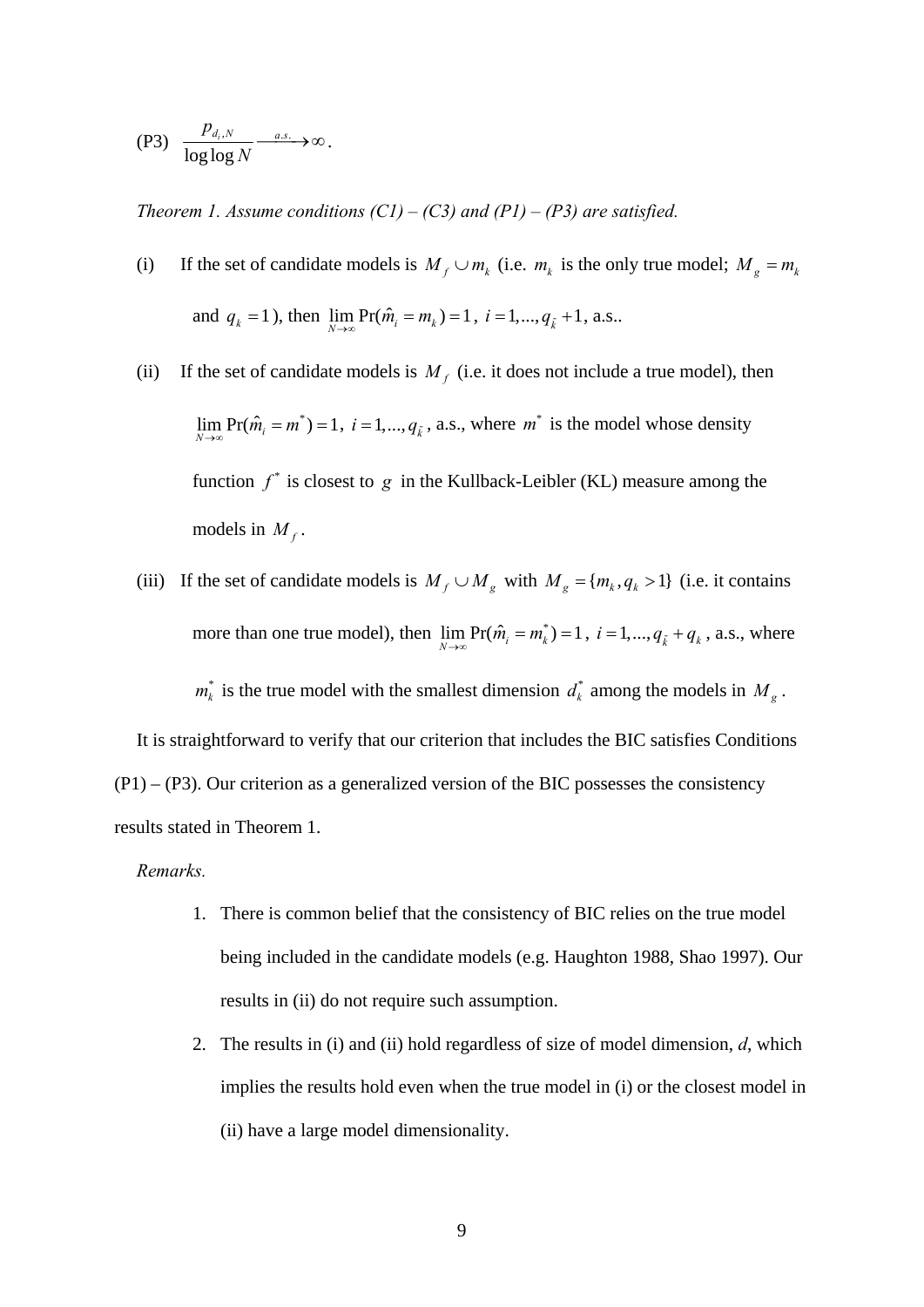- 3.  $\lambda = O(\log \log N)$  proposed by Hannan and Quinn (1979) does not satisfy Condition  $P(3)$ , hence does not give rise to the results in (iii).
- 4.  $\lambda = O(N / \log N)$  suggested by Rao and Tibshirani (1997) satisfies all conditions P(1)-P(3). But as  $(\log N)^r / (N / \log N) \rightarrow 0$  as  $N \rightarrow \infty$ , it leads to a more aggressive criterion than our BGIC for all  $r > 0$ . In fact it quickly goes well above 5 for a moderate sample size (see Table 1).

#### 4. CHOICE OF r

#### 4.1. Reporting the range of *r* values

As we have seen in Section 2, different choices of priors on  $\theta$  and  $m$ , as well as number of terms of the Laplace expansion being used have impacts on the value of *r* . It is generally difficult to decide what value *r* should take. Even for the AIC, it is also derived in an approximate form (Akaike 1973). In fact, Zhang (1996) recommended  $\lambda$  in [\(1\)](#page-1-0) can takes a value from the range between 1 and 5 with a larger value leading to a more parsimony model. On the other hand, there exist situations, where one model is preferred over another for a range of values of  $r$  based on the sample information. Therefore, we suggest one should report such a range of  $r$  values whenever possible.

For example, suppose  $l_N(\hat{f}_i) > l_N(\hat{f}_i)$ ,  $n \geq 3$  for two models  $m_{i_i}$  and  $m_{i_2}$ . Model  $m_{i_i}$  is preferred over  $m_{i_2}$  for

$$
0 < r < \frac{\log 2[l_N(\hat{f}_{i_1}) > l_N(\hat{f}_{i_2})] - \log(d_{i_1} - d_{i_2})}{\log \log N}
$$

if  $d_i > d_j$ ; for  $0 < r < \infty$  if  $d_i < d_j$ .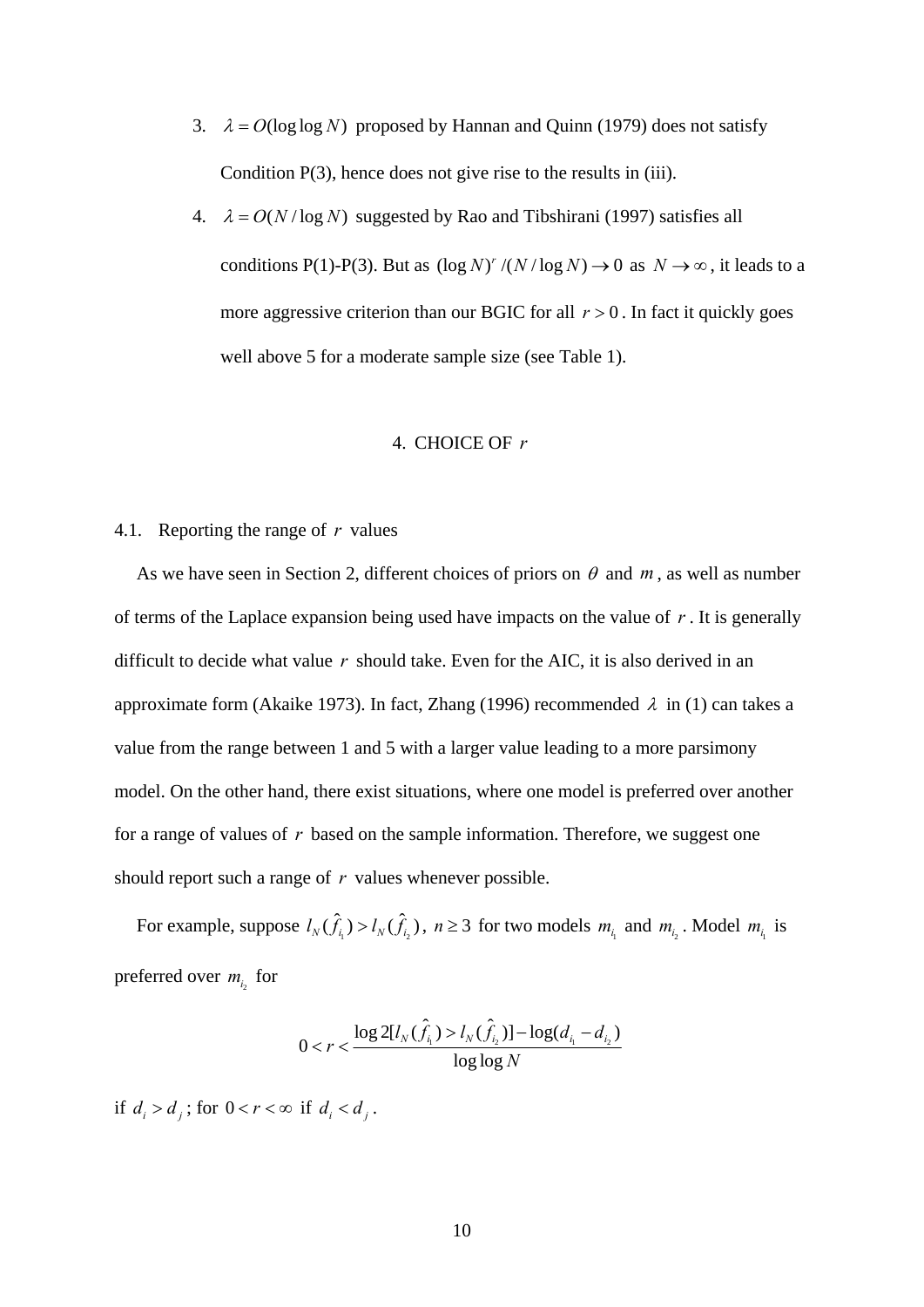One immediately knows whether the preference is suggested by AIC not BIC if  $0 < r < 1$ , or both AIC and BIC if  $r \geq 1$ .

Reporting  *range provides evidence of model fit in terms of how much penalty a* preferred model can afford to. In some senses, it offers some sort of P-value ideas for model comparison;  $r = \log 2 / \log \log N$  and 1 corresponding to the AIC and BIC offer benchmark values like the significance levels. It suggests to what extent the choice of a model is made by looking at how close the upper bound r is away from  $\log 2 / \log \log N$  (AIC) and 1 (B IC).

#### 4.2. Choice of *r*

criterion that works well for in different model context. We suggest that a simulation based technique such as cross validation (CV) may be used for choosing an *r* value in our criterion. Such choice would provide some understanding of those factors influencing the BF in a particular model context. One would then use such value in a similar model context with a view that the consistency of model selection is held with a sample size approaches to inf inity. As demonstrated in Section [2,](#page-3-1) the derivation of the BIC involves an use of the Laplace approximation, accuracy of which closely relates to the model density function and prior distribution function. It implies that it might be difficult to find an uniform Bayesian type

#### 4.3. Linear regression

references therein), we discuss a choice of  $r$  of our criterion in such applications. It has been words, while the AIC often results in selecting too many covariates, BIC often just retains As covariate selection in linear regression is an important application of model selection criteria, (see e.g. Foster, et al. 1994, Shao 1997, George 2000, Yang 2005, 2007 and reported in the literature (Shibata 1976, Shao 1997, Yang 2007), that while AIC is too conservative in selecting covariates, BIC on the other hand often is too liberal. In other

11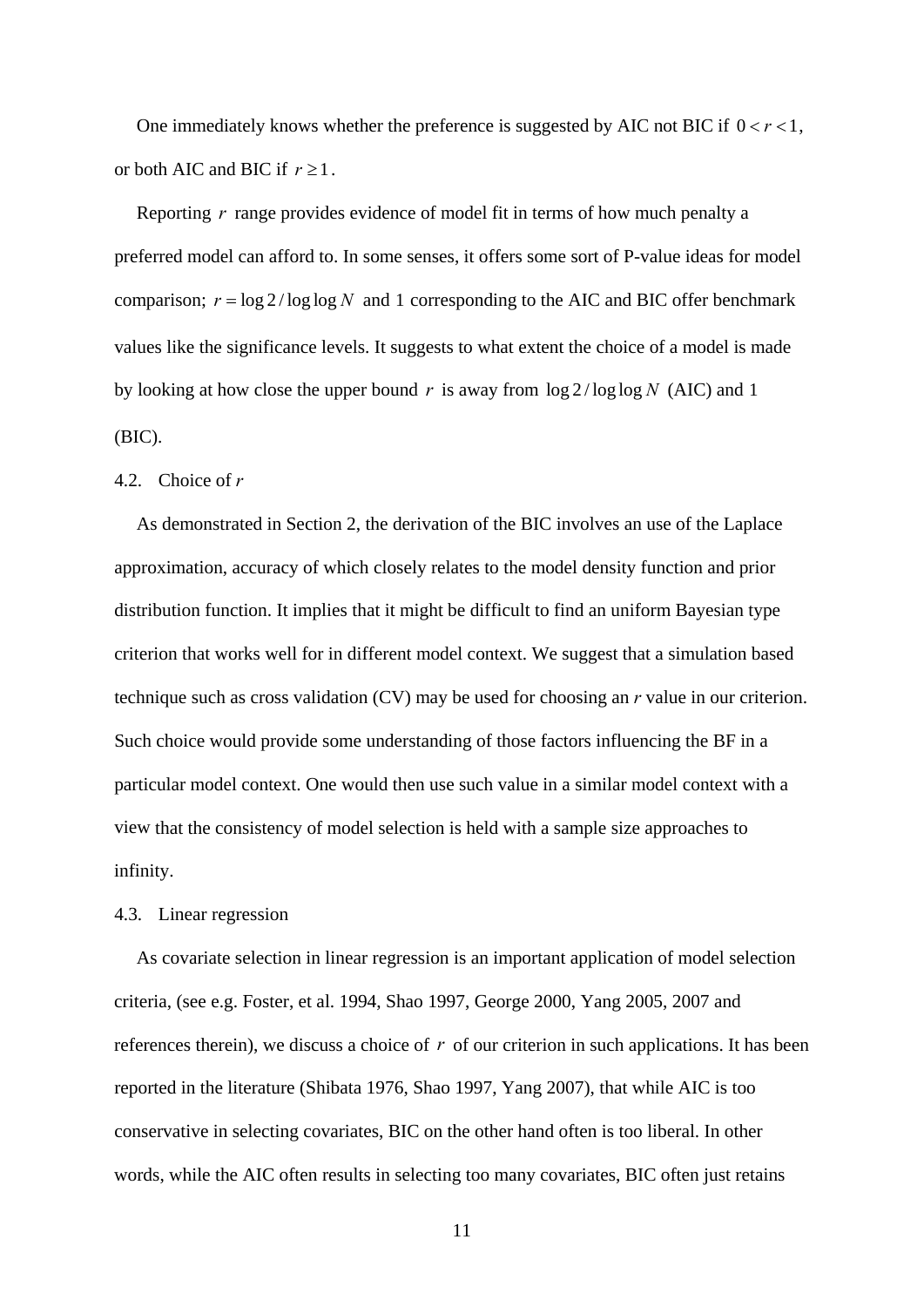those very influential ones. These observations naturally lead us to suggest to choose a value between  $\log 2 / \log \log N$  and 1. Shown in Table 1,  $\log 2 / \log \log N \approx 0.508$  for  $N = 50$  then slowly dies off as N increases. It is about 0.220 when  $N = 10^{10}$ .

If we choose  $r = 0.5$ , from the comparison among the columns under, our criterion would roughly match AIC for a small sample size, while enjoying the consistency property for a large sample size. Although our criterion with  $0 < r < 1$  has a slower rate of identifying the true model or the closest model compared to the BIC, it provides an opportunity to bridge the strengths of the AIC and BIC when sample size is large.

much greater model risk in terms of the estimated model deviating from the true model than Foster and George (1994), Shao (1997) and Yang (2005, 2007) showed that the BIC has the AIC for a large sample size. On the other hand, Zhang (1992) argued that  $\lambda > 5$  is too great a penalty for overfitting consideration. From Table 1 it is clear that our criterion with  $r = 0.5$ , i.e.  $\lambda = \sqrt{\log N}$  satisfies Zhang's suggestion, up to a very large N,  $N = \exp(25) = 7.2 \times 10^{10}$ ; our criterion meets most practical needs.

# 4.4 Simulation studies .

#### APPENDIXEquation Section (Next)

We first show the following strong consistency. The results hold even when there exists the non-identifiability problem discussed in Section 3.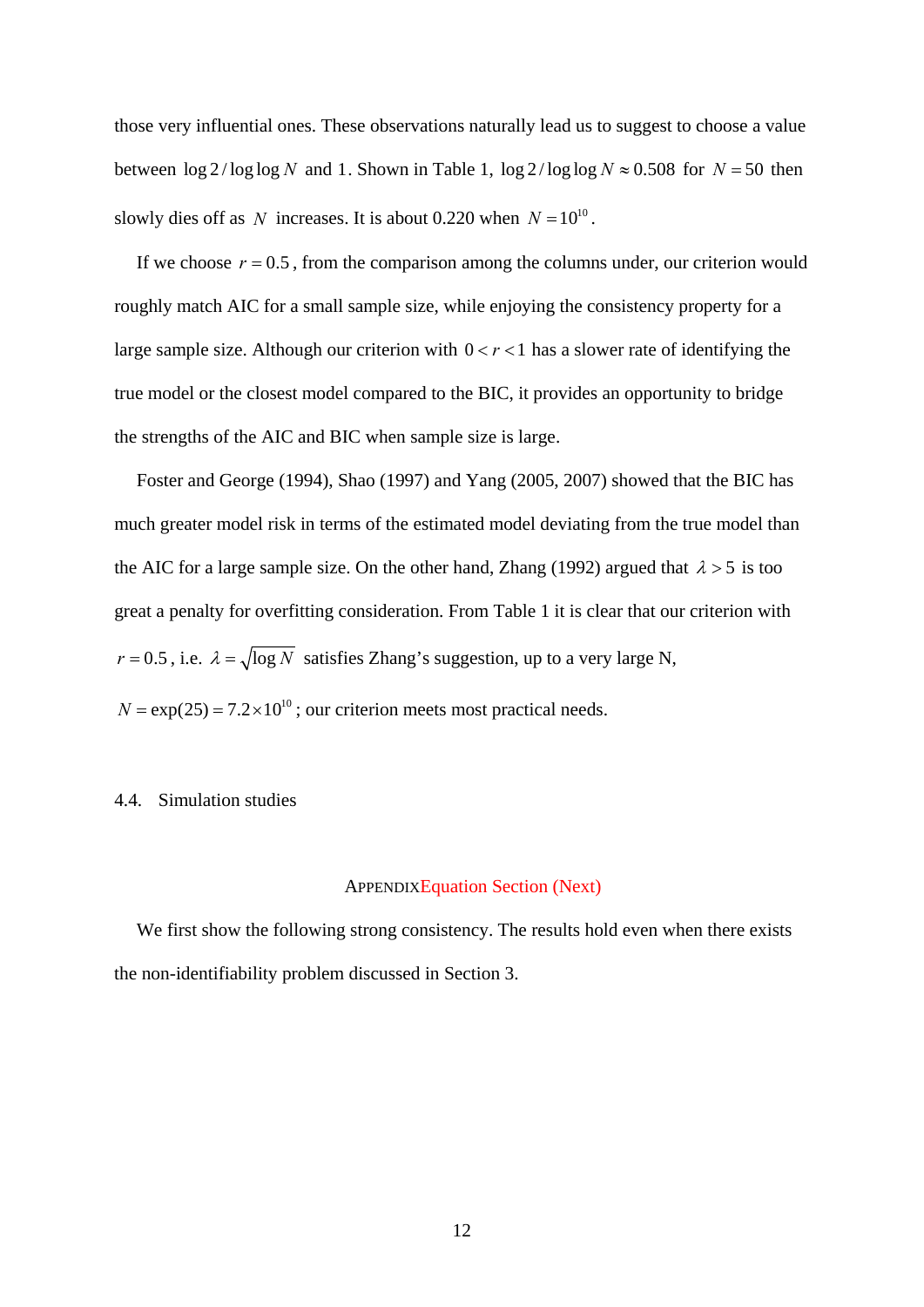<span id="page-12-0"></span>*Lemma 1.* If the conditions (C1) - (C3) are satisfied, then  $G_N \log g_k(\hat{\theta}_k) \longrightarrow G \log g$ ,  $\forall k$ , and  $G_N \log f_{\tilde{k}}(\hat{\theta}_{\tilde{k}}) \longrightarrow G \log f_{\tilde{k}}(\theta_{\tilde{k}0})$ ,  $\forall \tilde{k}$ , where  $\theta_{\tilde{k}0}$  is the maximum of  $G \log f_{\tilde{\iota}}(\theta_{\tilde{\iota}_0}).$ 

When a model does not involve the nonidentifiability problem, the standard MLE results ensure  $G_N \log g_k(\hat{\theta}_k) \xrightarrow{a.s.} G \log g$ . For a misspecified model  $m_{\tilde{k}} \in M_f$ , such strong consistency result also hold, i.e.  $G_N \log f_{\tilde{k}}(\hat{\theta}_{\tilde{k}}) \frac{a.s.}{\cdots}$  of log  $f_{\tilde{k}}(\theta_{\tilde{k}0})$ , (see e.g White 1994). strong consistency of MLE  $\hat{\theta}_i \stackrel{a.s}{\rightarrow} \theta_i$  readily gives rise to the above results by the continuous mapping theorem.

When a model does involve the nonidentifiability problem for a model  $m_k \in M_g$ , we now show  $G_N \log g_k(\hat{\theta}_k) \stackrel{a.s.}{\longrightarrow} G \log g$ . Our proof is based on Feng and McCulloch's (1996) idea, but provides an alternative approach, which extends a standard argument for the consistency in the ML context. Following the idea presented in, we define  $A_\delta(\dot{\theta}_{k0}) \subset \Theta \setminus \Theta_{k0}$ as an open neighbourhood around  $\Theta_{k0}$  such that  $\|\theta_k - \dot{\theta}_{k0}\| < \delta$ , where  $\|\cdot\|$  is the Euclidean norm,  $\delta > 0$ ,  $\theta_k \in A_{\delta}(\dot{\theta}_{k0})$  and  $\dot{\theta}_{k0} \in \Theta_{k0}$  is the selected point such that it is the closest point in  $\Theta_{k0}$  to  $\theta_k$ , i.e.,  $\left\|\theta_k - \dot{\theta}_{k0}\right\| \le \left\|\theta_k - \ddot{\theta}_{k0}\right\|$  for all  $\ddot{\theta}_{k0} \in \Theta_{k0}$ , and  $\ddot{\theta}_{k0} \ne \dot{\theta}_{k0}$ . Denote  $c(y, \dot{\theta}_{k0}, \delta) = \sup_{\theta_k \in A_{\delta}(\dot{\theta}_{k0})} \left\| \log g_k(y, \theta_k) - \log g_k(y, \dot{\theta}_{k0}) \right\|.$ 

Because of the compactness condition (C1),  $A_{\delta}(\dot{\theta}_{k_0})$  can be reduced to a finite number of open coverings  $A_{\delta,j} = A_{\delta}(\dot{\theta}_{k0,j})$ ,  $j = 1,..., J$ , such that for each  $A_{\delta,j}$ , we have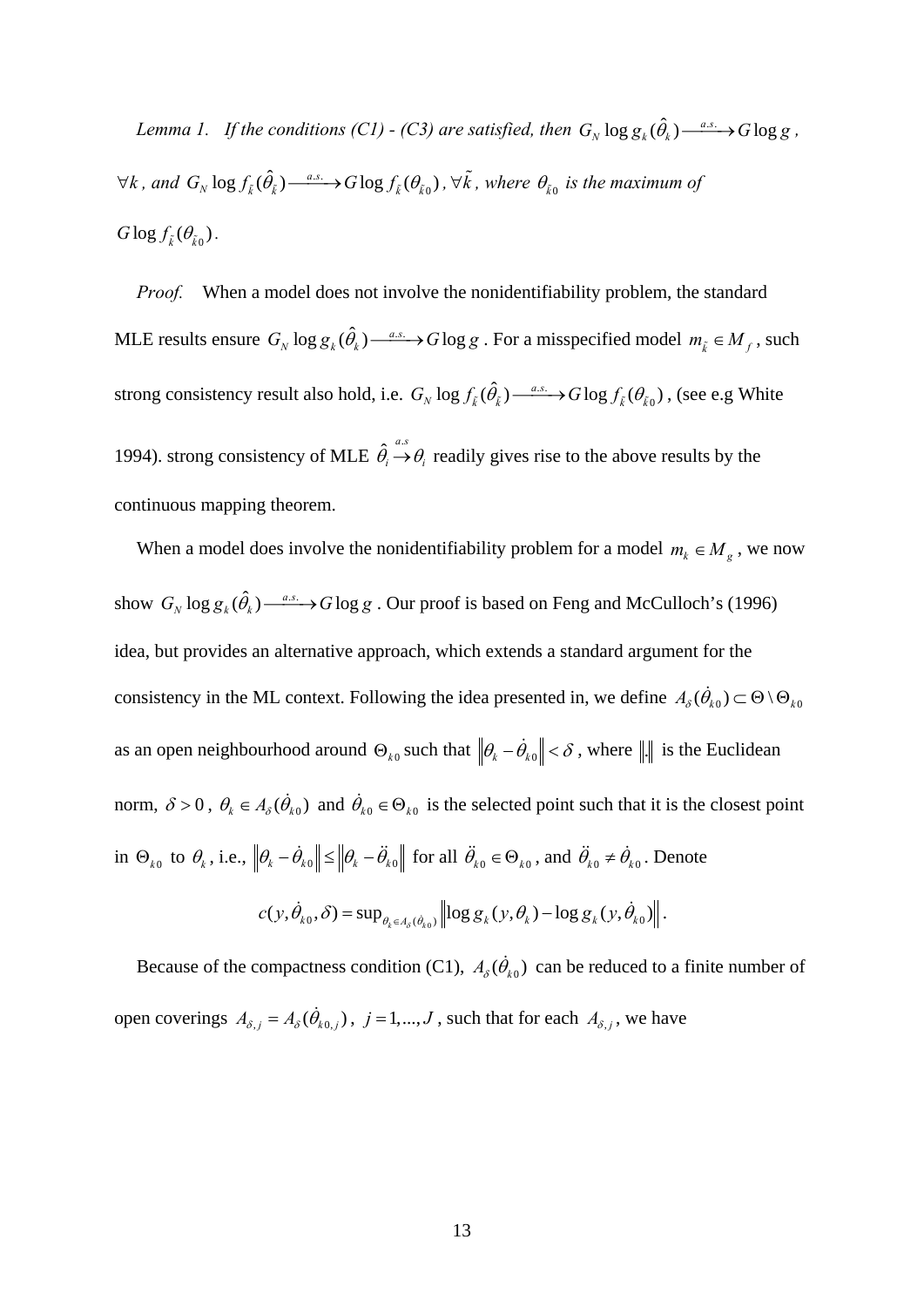$$
\|G_N \log g_k(\theta_k) - G \log g_k(\dot{\theta}_{k0})\|
$$
  
=  $G_N \left\| \log g_k(\theta_k) - \log g_k(\dot{\theta}_{k0,j}) \right\| + \left\| G_N \log g_k(\dot{\theta}_{k0,j}) - G \log g_k(\dot{\theta}_{k0,j}) \right\|$   
+  $\left\| G \log g_k(\dot{\theta}_{k0,j}) - G \log g_k(\dot{\theta}_{k0}) \right\|$   
=  $\{G_N c(y, \dot{\theta}_{k0,j}, \delta) - Gc(y, \dot{\theta}_{k0,j}, \delta) \} + Gc(y, \dot{\theta}_{k0,j}, \delta)$   
+  $\left\| G_N \log g_k(\dot{\theta}_{k0,j}) - G \log g_k(\dot{\theta}_{k0,j}) \right\| + \left\| G \log g_k(\dot{\theta}_{k0,j}) - G \log g_k(\dot{\theta}_{k0}) \right\|.$ 

Following Tauchen (1985, p439), we have that for any  $\delta > 0$ , there exists  $\omega > 0$ , such that

$$
E[c(y, \hat{\theta}_{k0,j}, \delta(\hat{\theta}_{k0,j}))] \leq \omega, \text{ and } \left\| N^{-1} I_N(\log g_k(\theta_k)) - G \log g_k(\hat{\theta}_{k0}) \right\| \leq 4\omega, \ \theta_k \in A_{\delta,j}, \text{ whenever }
$$
  

$$
N \geq N(\delta(\hat{\theta}_{k0,j})) \text{ a.s.. Thus } G_N \log g_k(\theta_k) \xrightarrow{a.s.} G \log g_k(\hat{\theta}_{k0}). \text{ Finally by the standard}
$$
  
argument, as  $\hat{\theta}_k$  maximizing  $G_N \log g_k(\theta_k)$ , we have  $G_N \log g_k(\hat{\theta}_k) \xrightarrow{a.s.} G \log g_k(\hat{\theta}_{k0})$ .

*Proof of [Theorem 1](#page-8-0).* 

(i) Define the KL measure (Kullback and Leibler 1951) as

$$
K(g, f) = \int \log \frac{g}{f} dG
$$

The non-negativity property of the KL measure gives  $K(g, f) > 0$  if  $f \neq g$  and  $K(g, f) = 0$  if  $f = g$ ..

By the strong Uniform Law of Large Numbers (ULLN)

$$
\frac{l_N(g_k(\theta_k)) - l_N(f_{\tilde{k}}(\theta_{\tilde{k}}))}{N} \xrightarrow{a.s} K(g_k, f_{\tilde{k}}).
$$
\n(A.1)

Because

$$
\frac{1}{N} \{ l_N(g(\hat{\theta}_k)) - p_{d_k,N} - [l_N(f_{\tilde{k}}(\hat{\theta}_{\tilde{k}})) - p_{d_{\tilde{k}},N} ] \}
$$
\n
$$
= \frac{1}{N} \{ l_N(g(\hat{\theta}_k)) - l_N(f_{\tilde{k}}(\hat{\theta}_{\tilde{k}})) \} - \frac{p_{d_k,N}}{N} + \frac{p_{d_{\tilde{k}},N}}{N}
$$
\n
$$
\xrightarrow{a.s.} K(g, f_{\tilde{k}}) > 0,
$$

the third line above follows the strong consistency property of [Lemma 1](#page-12-0) and Condition (P2).

Therefore, for  $k = 1$ ,  $m_{\tilde{k}} \in M_f$ ,  $\forall \tilde{k}$ ,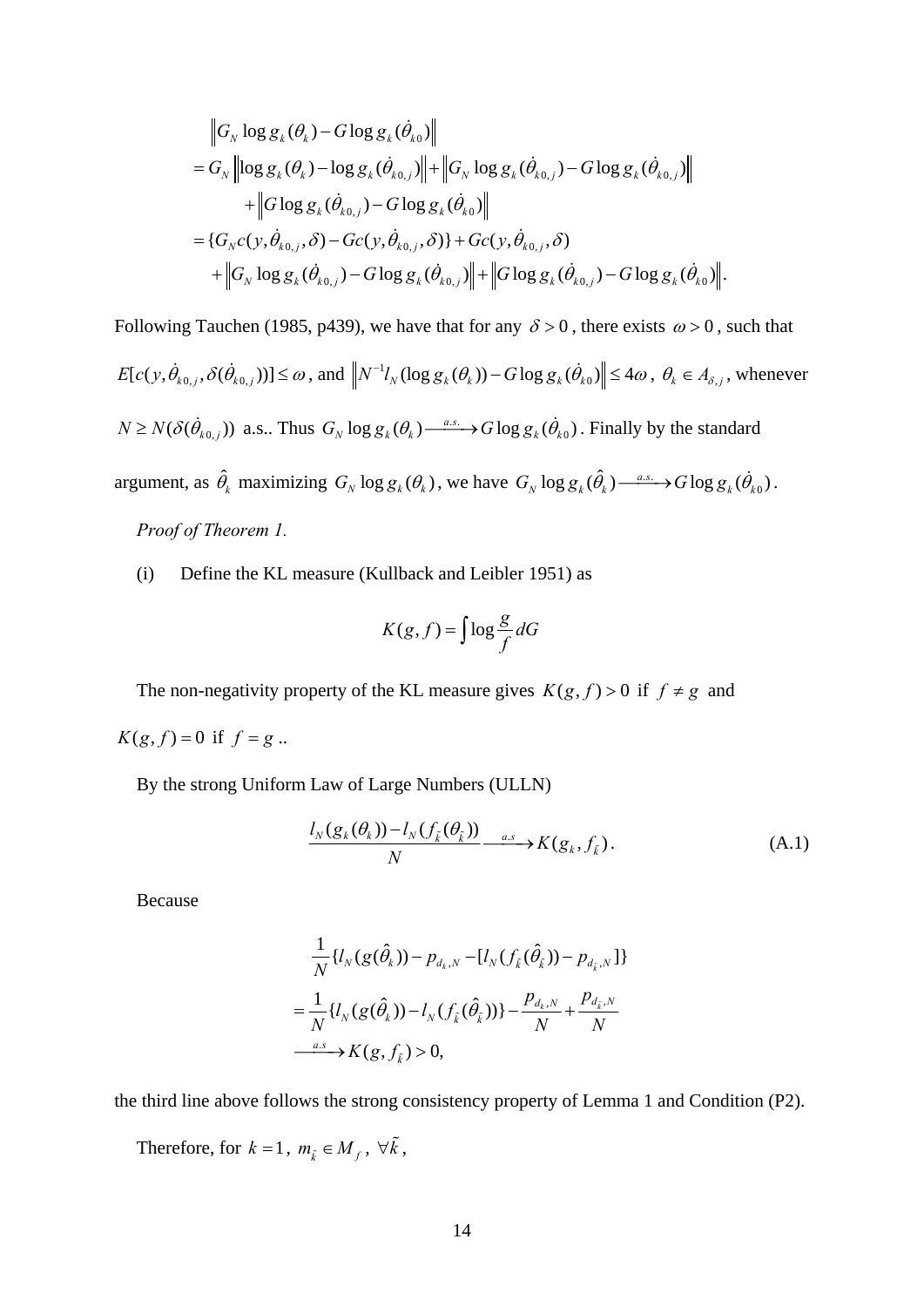$$
\lim_{N\to\infty}\Pr(l_N(g(\hat{\theta}_k)) - p_{d_k,N} > l_N(f_{\tilde{k}}(\hat{\theta}_{\tilde{k}})) - p_{d_{\tilde{k}},N}) = 1 \text{ a.s.}
$$

(ii)  $K(g, f)$  also serves as a measure of the closeness of  $f$  to  $g$  (Akaike 1973), e.g. for two non-true densities  $f_{\tilde{k}_1}$  and  $f_{\tilde{k}_2}$ , we have  $K(g, f_{\tilde{k}_1}) < K(g, f_{\tilde{k}_2})$ , if  $f_{\tilde{k}_1}$  is closer to *g* than  $f_{\tilde{k}_2}$ . Define

$$
D(f_{\tilde{k}_1}, f_{\tilde{k}_2}) = K(g, f_{\tilde{k}_1}) - K(g, f_{\tilde{k}_2})
$$
  
= 
$$
\int \log f_{\tilde{k}_2} dG(y) - \int \log f_{\tilde{k}_1} dG(y).
$$

Because  $K(g, f) > 0$ , if  $f \neq g$ , we have  $D(f_{\tilde{k}_1}, f_{\tilde{k}_2}) < 0$ , if  $f_{\tilde{k}_1}$  is closer than  $f_{\tilde{k}_2}$  to *g*;  $D(f_{\tilde{k}_1}, f_{\tilde{k}_2}) > 0$ , otherwise.

By the strong ULLN,

$$
\frac{l_N(f^*(\theta^*)) - l_N(f_{\tilde{k}}(\theta_{\tilde{k}}))}{N} \xrightarrow{a.s} D(f_{\tilde{k}}, f^*) > 0
$$

where  $f^*$  is closest to  $g$  among all non the true candidate models in  $M_f$ .

Therefore, together with the result of [Lemma 1](#page-12-0), we have

$$
\frac{1}{N} \{ l_N(f^*(\hat{\theta}^*)) - P_{d^*,N} - [l_N(f_{\tilde{k}}(\hat{\theta}_{\tilde{k}})) - P_{d_{\tilde{k}},N}] \} \xrightarrow{a.s} D(f_{\tilde{k}},f^*) > 0,
$$

i.e.,

$$
\lim_{N\to\infty}\Pr(l_N(f^*(\hat{\theta}^*))-p_{d^*,N}>l_N(f_{\hat{k}}(\hat{\theta}_{\hat{k}}))-p_{d_{\hat{k}},N})=1
$$
 a.s.

(iii) We will present two lemmas before we turn to show our result.

*Consider a model*  $m_k \in M_g$ *. Let*  $\theta_k \in A_\delta(\dot{\theta}_{k0}) \subset \Theta \setminus \Theta_{k0}$  *for any*  $\delta > 0$ *. Note that if*  $m_k$  *is* identifiable, then  $\Theta_{k0}$  collapses to a single point. Let  $h(y; \theta_k) = \log g_k(y; \theta_k) - \log g_k(y; \theta_{k0}),$  $\theta_{k0} \in \Theta_{k0}$ . The non-negativity property of the KL measure suggests  $-Gh > 0$ .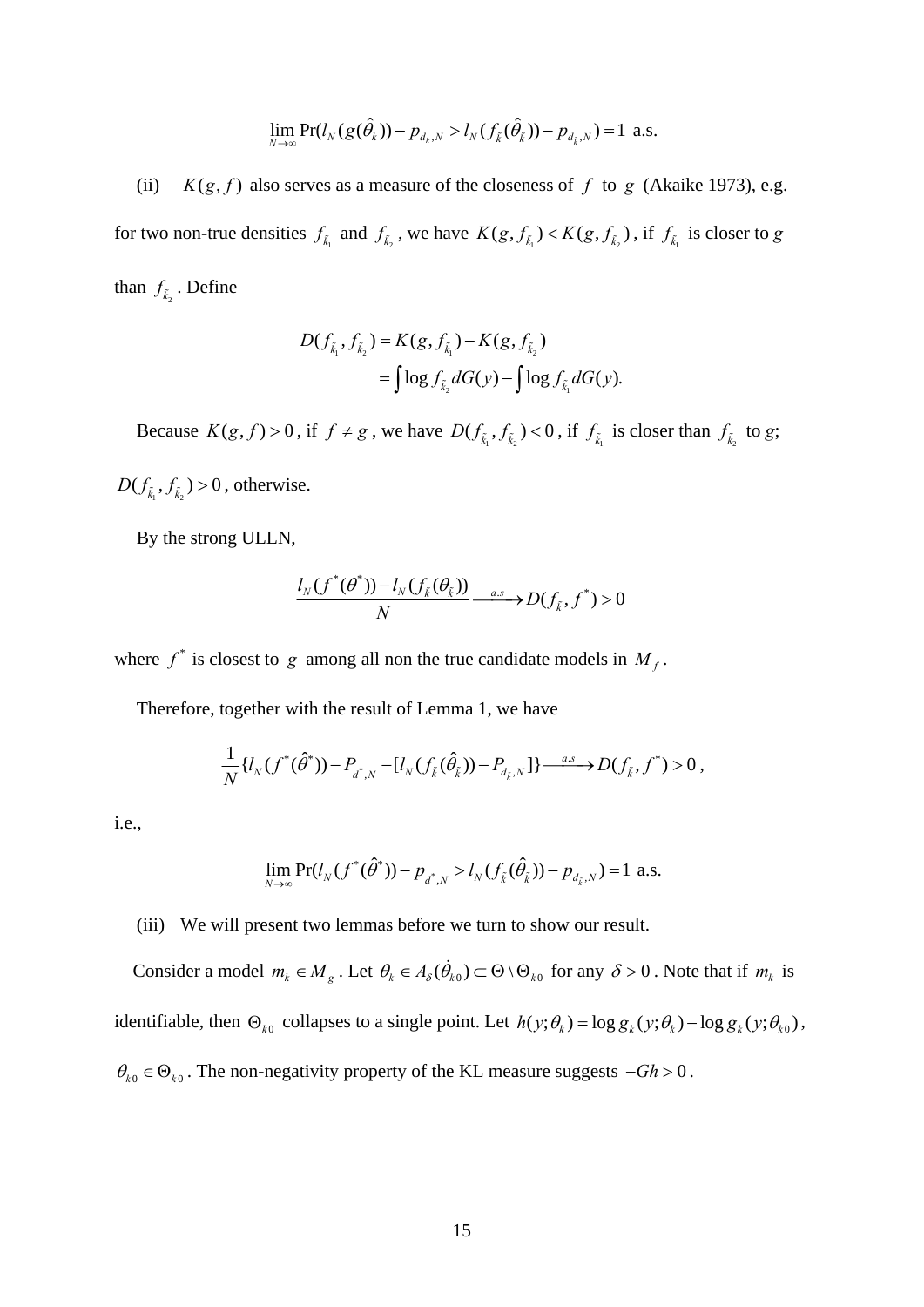<span id="page-15-4"></span><span id="page-15-3"></span>*Lemma 2. If*  $\theta_k$  *maximizes*  $G_N \log g_k(y; \theta_k)$ ,

$$
G_N h(y; \theta_k) \leq \{ (G_N - G) \frac{h(y; \theta_k)}{\sqrt{-G h(y; \theta_k)}} \}^2.
$$
 (A.2)

*Proof:* 

<span id="page-15-0"></span>The proof can be established by applying the technique presented in Chambaz (2006, Proposition A.1). Consider

$$
G_N h - Gh = (G_N - G)h.
$$
 (A.3)

<span id="page-15-1"></span>As  $-Gh > 0$ , [\(A.3\)](#page-15-0) gives rise to

$$
G_N h < \sqrt{-Gh(y; \theta_k)} \left( G_N - G \right) \frac{h(y; \theta_k)}{\sqrt{-Gh(y; \theta_k)}} \,. \tag{A.4}
$$

Since  $\theta_k$  maximizes  $G_N \log g_k(y; \theta_k)$ ,  $G_N h > 0$ . Therefore [\(A.3\)](#page-15-0) also gives rise to

$$
-Gh < \sqrt{-Gh(y; \theta_k)}(G_N - G) \frac{h(y; \theta_k)}{\sqrt{-Gh(y; \theta_k)}},
$$
  

$$
\sqrt{-Gh(y; \theta_k)} < (G_N - G) \frac{h(y; \theta_k)}{\sqrt{-Gh(y; \theta_k)}}.
$$
 (A.5)

<span id="page-15-2"></span>From  $(A.4)$  and  $(A.5)$ , we have  $(A.2)$ .

<span id="page-15-5"></span>*Lemma 3.* 

For  $m_{k_1}, m_{k_2}, \in M_g$ ,

$$
\frac{l_N(g_{k_1}(\hat{\theta}_{k_1})) - l_N(g_{k_2}(\hat{\theta}_{k_2}))}{p_{d_{k_s},N}} \xrightarrow{a.s.} 0,
$$

where  $s = 1, 2$ .

*Proof:*

From [Lemma 2](#page-15-4), we have for any  $\theta_{k_1 0} \in \Theta_{k_1 0}$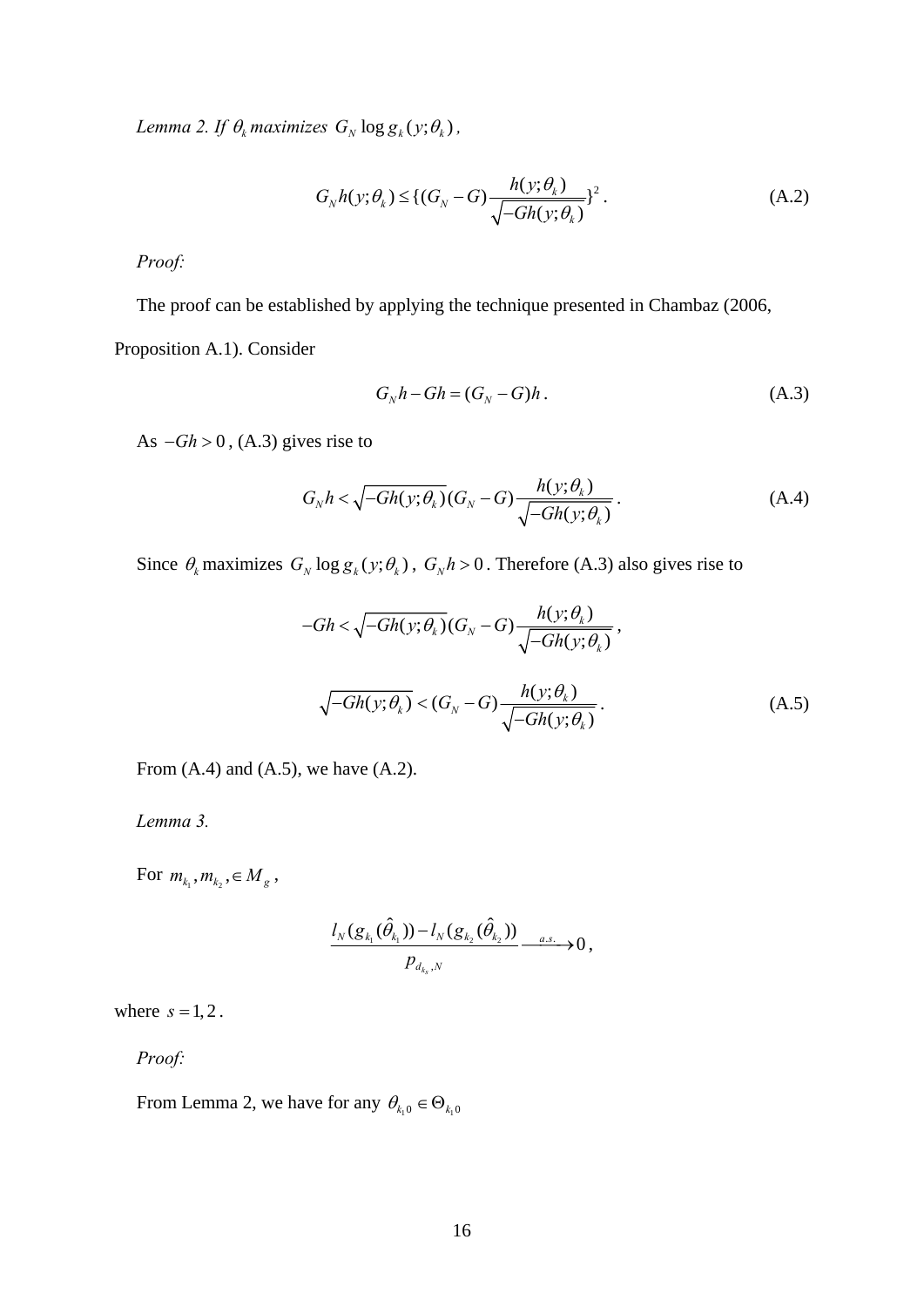$$
\left|l_N(g_{k_1}(\hat{\theta}_{k_1})) - l_N(g_{k_1}(\theta_{k_10}))\right| = N \left|G_N h(y; \theta_{k_1})\right| \\
\leq N \left\{(G_N - G) \frac{h(y; \theta_{k_1})}{\sqrt{-G h(y; \theta_{k_1})}}\right\}^2.
$$

By the bounded Law of Iterated Logarithm (van der Vaart 1998, p. 19), we have

$$
\frac{\sqrt{N}(G_N - G) \frac{h(y; \theta_{k_1})}{\sqrt{-Gh(y; \theta_{k_1})}}}{\sqrt{\log \log N}} < c_1, \text{ a.s.}
$$

where  $0 < c_1 < \infty$ .

Therefore,

$$
\left|\frac{l_N(g_{_{k_1}}(\hat{\theta}_{_{k_1}}))-l_N(g_{_{k_1}}(\theta_{_{k_1}0}))}{p_{_{d_{k_s},N}}}\right|\leq \frac{N}{p_{_{d_{k_s},N}}} \{(G_N-G)\frac{h(y;\theta_{_{k_1}})}{\sqrt{-Gh(y;\theta_{_{k_1}})}}\}^2}{\leq \frac{\log\log N}{p_{_{d_{k_s},N}}}c_{_1}^2.
$$

Because of (P3), we have

$$
\frac{I_N(g_{k_1}(\hat{\theta}_{k_1})) - I_N(g_{k_1}(\theta_{k_10}))}{p_{d_{k_s},N}} \xrightarrow{a.s.} 0.
$$

Similarly, we have for any  $\theta_{k_2 0} \in \Theta_{k_2 0}$ 

$$
\frac{l_N(g_{k_2}(\hat{\theta}_{k_2})) - l_N(g_{k_2}(\theta_{k_2 0}))}{p_{d_{k_s},N}} \xrightarrow{a.s.} 0.
$$

Finally, because  $g_{k_1}(\theta_{k_1 0}) = g_{k_2}(\theta_{k_2 0})$ , we have

$$
\frac{l_N(g_{k_1}(\hat{\theta}_{k_1})) - l_N(g_{k_2}(\hat{\theta}_{k_2}))}{p_{d_{k_s},N}}
$$
\n
$$
= \frac{l_N(g_{k_1}(\hat{\theta}_{k_1})) - l_N(g_{k_1}(\theta_{k_10}))}{p_{d_{k_s},N}} - \frac{l_N(g_{k_2}(\hat{\theta}_{k_2})) - l_N(g_{k_2}(\theta_{k_20}))}{p_{d_{k_s},N}},
$$
\n*Ans.*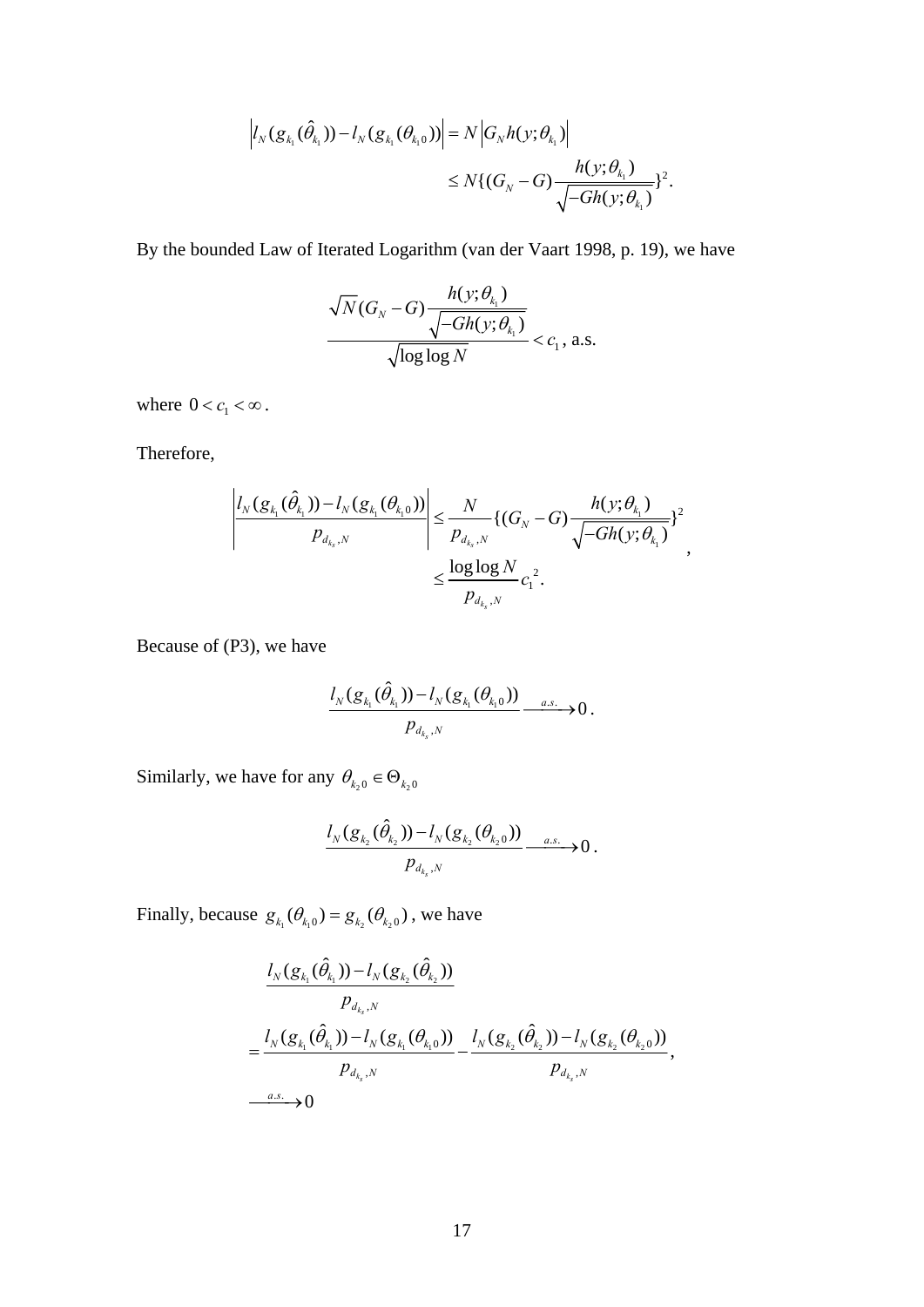We now turn to prove the result presented in Part (iii) of [Theorem 1](#page-8-0). For any two models  $m_{k_1}, m_{k_2}, \in M_g$  with  $d_{k_1} < d_{k_2}$ . Consider

$$
\Pr(l_N(\hat{g}_{k_1})-p_{d_{k_1},N}>l_N(\hat{g}_{k_2})-p_{d_{k_2},N})=\Pr(\frac{l(\hat{g}_{k_1})-l(\hat{g}_{k_2})}{p_{d_{k_2},N}}>\frac{p_{d_{k_1},N}}{p_{d_{k_2},N}}-1).
$$

Because of [Lemma 3](#page-15-5),  $\{l_N(\hat{g}_{k_1}) - l_N(\hat{g}_{k_2})\}/p_{d_{k_2},N} \xrightarrow{as.} 0$ . By condition (P1),  $\{l_N(\hat{g}_{k_1}) - l_N(\hat{g}_{k_2})\}/p_{d_{k_2},N} \xrightarrow{a.s.} 0$ . By condition (P1),  $d_{k_1} < d_{k_2}$ 

results in  $p_{d_{k_1},N}$  /  $p_{d_{k_2},N}$  –1 < 0. Therefore,

$$
\lim_{N\to\infty}\Pr(l(\hat{g}_{k_1})-p_{d_{k_1},N}>l(\hat{g}_{k_2})-p_{d_{k_2},N})=0
$$
 a.s.

<span id="page-17-0"></span>for all  $m_{k_1}, m_{k_2} \in M_g$  with  $d_{k_1} > d_{k_2}$ . This implies,

$$
\lim_{n \to \infty} \Pr(l(\hat{g}_k^*) - p_{d_k^*, N} > l(\hat{g}_k) - p_{d_k, N}) = 1 \text{ a.s.}
$$
\n(A.6)

for any  $m_k \in M_g$  with  $d_k > d_k^*$ .

Also because of the result in (i), we have

$$
\lim_{N \to \infty} \Pr(l(\hat{g}_k^*) - p_{d_k^*, N} \ge l(\hat{f}_k) - p_{d_k, N}) = 1 \text{ a.s.}
$$
\n(A.7)

<span id="page-17-1"></span>where  $m_{\tilde{k}} \in M_f$ . Combining [\(A.6\)](#page-17-0) and [\(A.7\)](#page-17-1) prove the results presented in (iii).

## ACKNOWLEDGMENTS

This research was supported in part by the Australian Research Council's Discovery project grants DP0666677 and DP0880796.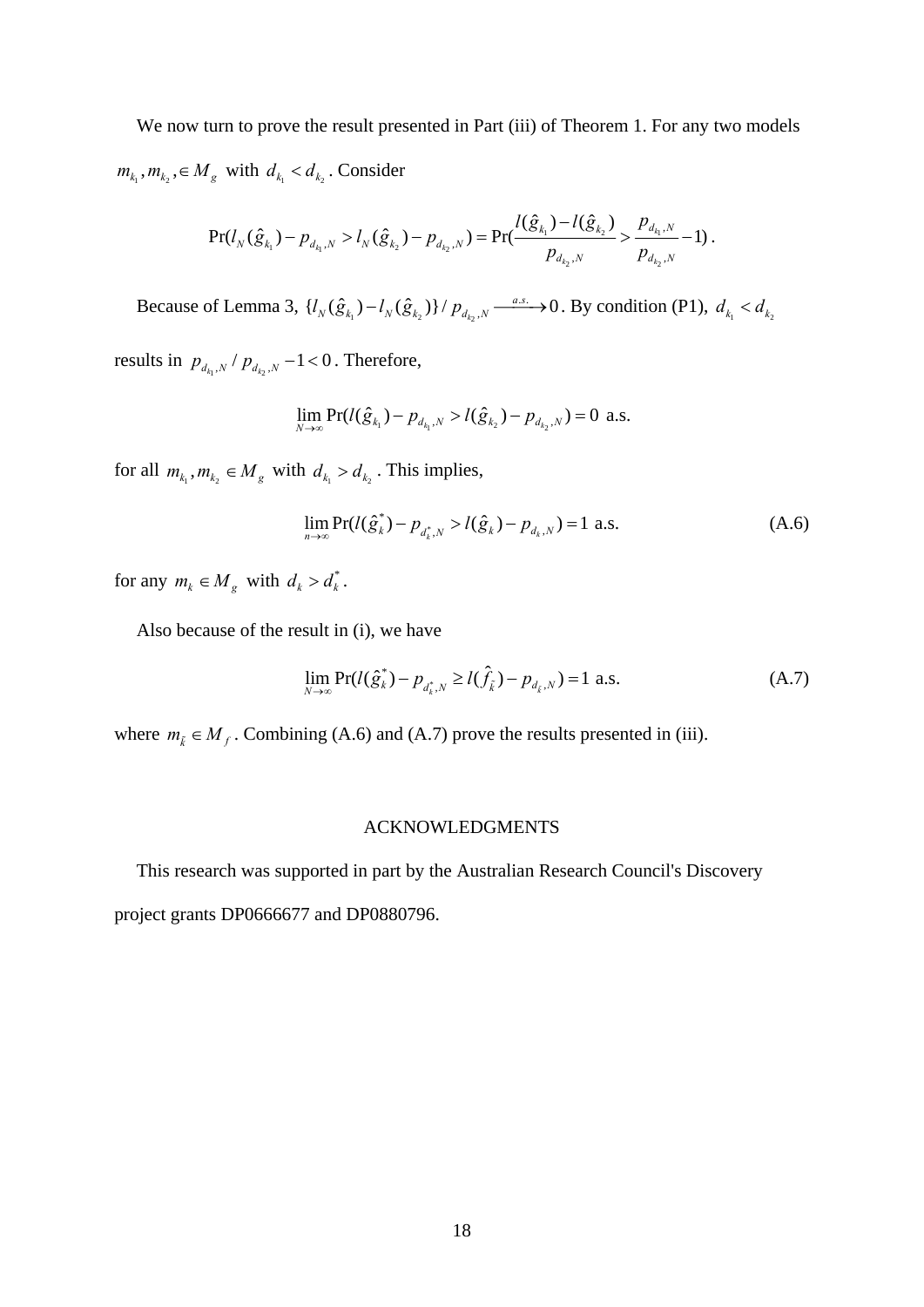#### References

*Akaike, H. (1973), "Information Theory and an Extension of the Maximum Likelihood Principle," in 2nd International Symposium on Information Theory, Tsahkadsor, Armenian SSR, pp. 267-281.* 

*Berger, J., and Pericchi, L. (2000), "Objective Bayesian Methods for Model Selection: Introduction and Comparison," in Model Selection, ed. P. Lahiri, Institute of Mathematical Statistics.* 

*Broman, K. W., and Speed, T. P. (2002), "A Model Selection Approach for the Identification of Quantitative Trait Loci in Experimental Crosses," Journal of the Royal Statistical Society: Series B (Statistical Methodology), 64, 641-656.* 

*Chambaz, A. (2006), "Testing the Order of a Model," The Annals of Statistics, 34, 1166- 1203.* 

*Dacunha-Castelle, D., and Gassiat , E. (1997), "Testing in Locally Conic Models, and Application to Mixture Models," Probability and Statistics, 1, 285-317.* 

*Efron, B., Hastie, T., Johnstone, I., and Tibshirani, R. (2004), "Least Angle Regression," The Annals of Statistics, 32, 407-499.* 

*Fan, J., and Li, R. (2001), "Variable Selection Via Nonconcave Penalized Likelihood and Its Oracle Properties," Journal of the American Statistical Association, 96, 1348-1360.* 

*Feng, Z. D., and McCulloch, C. E. (1996), "Using Bootstrap Likelihood Ratios in Finite Mixture Models," Journal of the Royal Statistical Society. Series B (Methodological), 58, 609-617.* 

*Foster, D. P., and George, E. I. (1994), "The Risk Inflation Criterion for Multiple Regression," The Annals of Statistics, 22, 1947-1975.*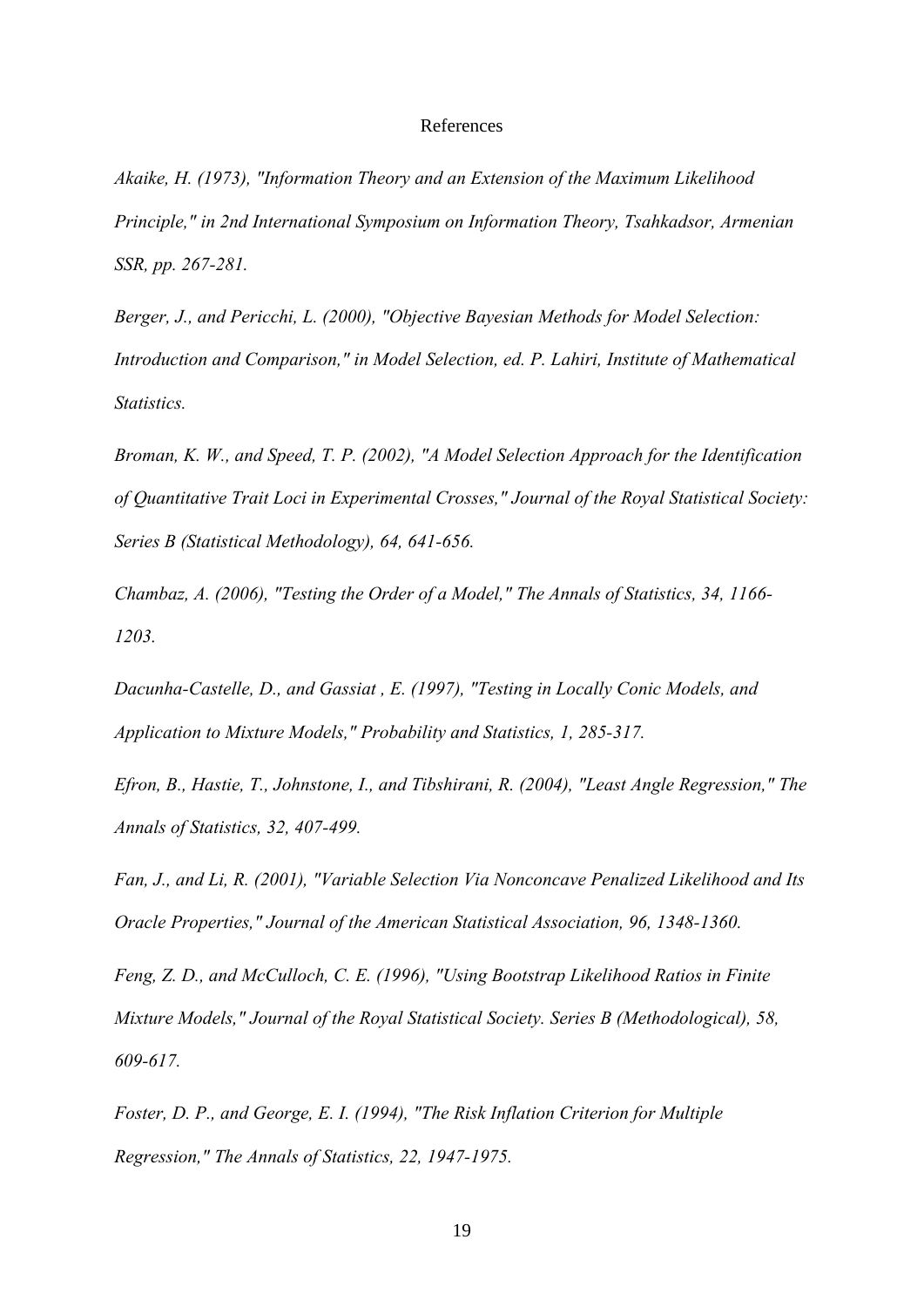*George, E. I. (2000), "The Variable Selection Problem," Journal of the American Statistical Association, 95, 1304-1308.* 

*Hannan, E. J., and Quinn, B. G. (1979), "The Determination of the Order of an Autoregression," Journal of the Royal Statistical Society. Series B (Methodological), 41, 190-195.* 

*Hathaway, R. J. (1985), "A Constrained Formulation of Maximum-Likelihood Estimation for Normal Mixture Distributions," The Annals of Statistics, 13, 795-800.* 

*Haughton, D. M. A. (1988), "On the Choice of a Model to Fit Data from an Exponential Family," The Annals of Statistics, 16, 342-355.* 

*Huber, P. J. (1967), "The Behavior of Maximum Likelihood Estimates under Nonstandard Conditions," in Proceedings of the 5th Berkeley Symposium on Mathematical Statistics and Probability, pp. 221-233.* 

*Kass, R. E., and Raftery, A. E. (1995), "Bayes Factors," Journal of the American Statistical Association, 90, 773-795.* 

*Kass, R. E., and Wasserman, L. (1995), "A Reference Bayesian Test for Nested Hypotheses and Its Relationship to the Schwarz Criterion," Journal of the American Statistical Association, 90, 928-934.* 

*Keribin, C. (2000), "Consistent Estimation of the Order of Mixture Models," Sankhyā Series A 62, 49-66.* 

*Kullback, S., and Leibler, R. A. (1951), "On Information and Sufficiency," The Annals of Mathematical Statistics, 22, 79-86.* 

*Leroux, B. G. (1992), "Consistent Estimation of a Mixing Distribution," The Annals of Statistics, 20, 1350-1360.*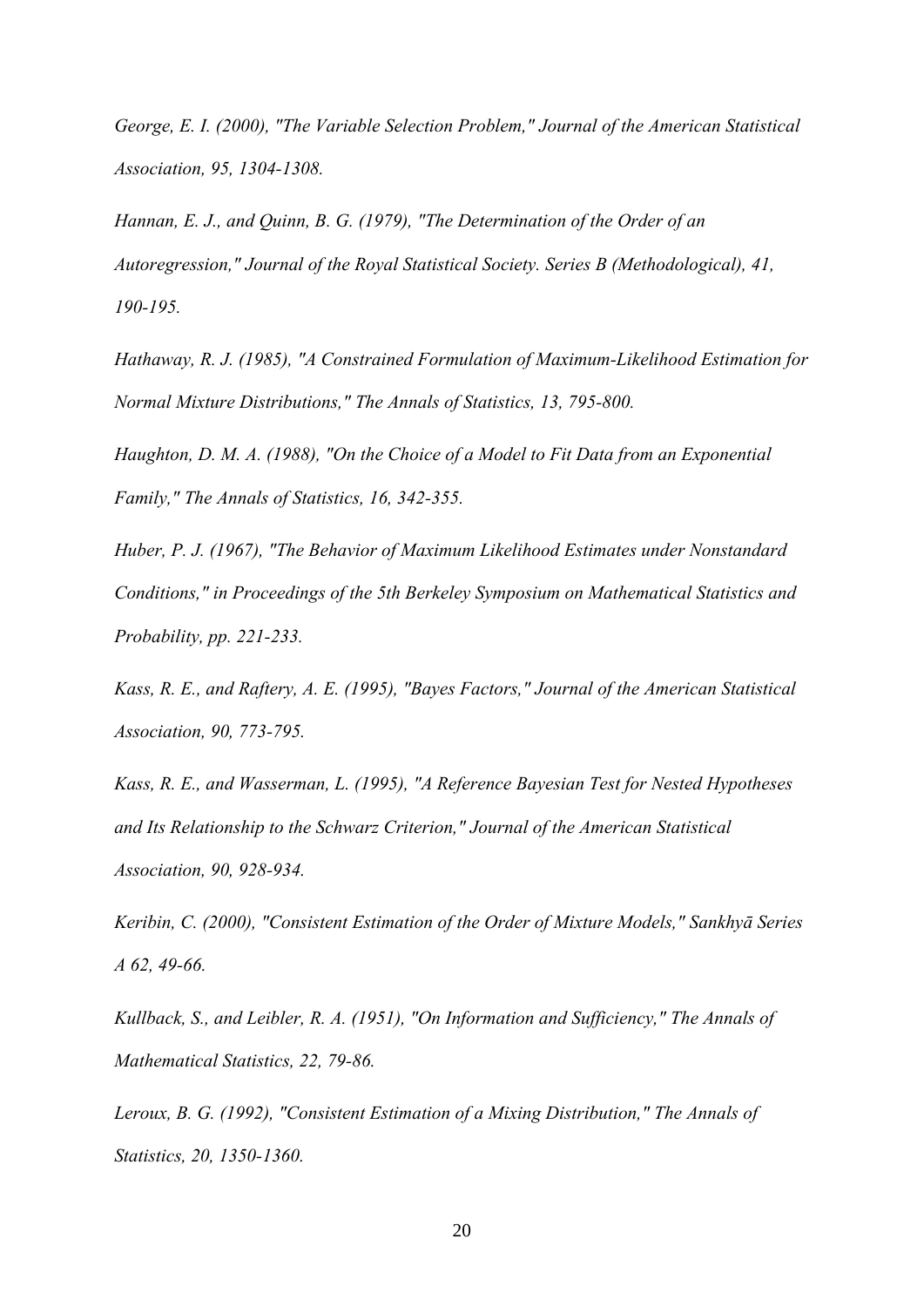*Lindley, D. V. (1980), "Approximate Bayesian Methods," in Bayesian Statistics, eds. J. Bernardo, M. H. DeGroot, D. V. Lindley and A. F. M. Smith, Valencia: Valencia University Press, pp. 223-237.* 

*Miller, A. (2002), Subset Selection in Regression (2nd ed.), Chapman & Hall/CRC.* 

*Nishii, R. (1984), "Asymptotic Properties of Criteria for Selection of Variables in Multiple Regression," Annals of Statistics, 12, 758-765.* 

*Rao, C. R. (1973), Linear Statistical Inference and Its Applications (2 ed.), Wiley.* 

*Rao, C. R., and Wu, Y. H. (1989), "A Strongly Consistent Procedure for Model Selection in a Regression Problem," Biometrika, 76, 369-374.* 

*Rao, J. S., and Tibshirani, R. (1997), "Discussion To "An Asymptotic Theory for Model Selection" By Jun Shao," Statistica Sinica, 7, 249-252.* 

*Schwarz, G. (1978), "Estimating the Dimension of a Model," The Annals of Statistics, 6, 461-464.* 

*Shao, J. (1997), "An Asymptotic Theory for Linear Model Selection," Statistica Sinica, 7, 221-264.* 

*Shibata, R. (1976), "Selection of the Order of an Autoregressive Model by Akaike's Information Criterion," Biometrika, 63, 117-126.* 

*Tibshirani, R. (1996), "Regression Shrinkage and Selection Via the Lasso," Journal of the Royal Statistical Society. Series B (Methodological), 58, 267-288.* 

*Tierney, L., and Kadane, J. B. (1986), "Accurate Approximations for Posterior Moments and Marginal Densities," Journal of the American Statistical Association, 81, 82-86.* 

*van der Vaart, A. W. (1998), Asymptotic Statistics, Cambridge University Press.*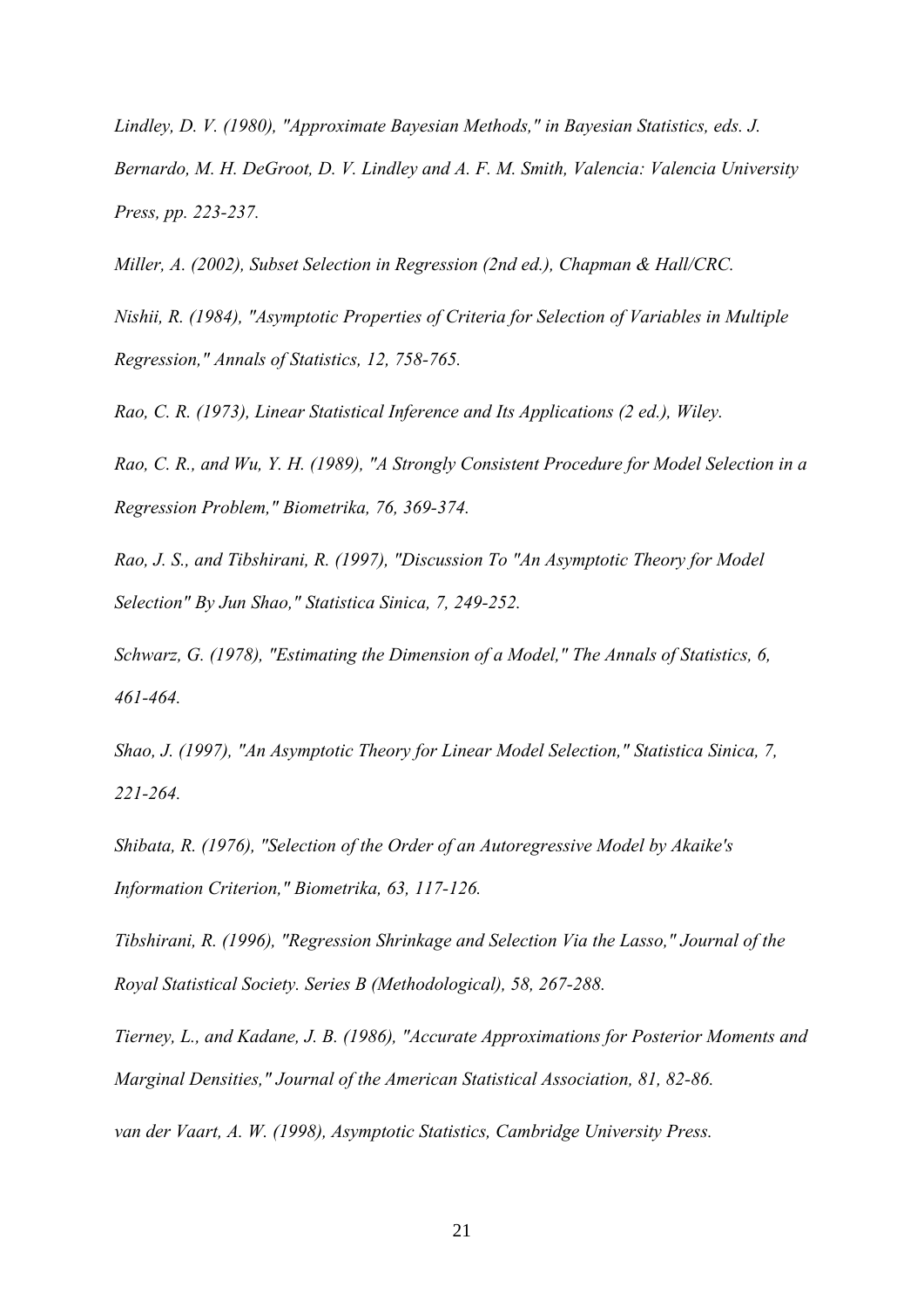*Yang, Y. (2005), "Can the Strengths of Aic and Bic Be Shared? A Conflict between Model Indentification and Regression Estimation," Biometrika, 92, 937-950.* 

*Yang, Y. (2007), "Prediction/Estimation with Simple Linear Models: Is It Really That Simple?," Econometric Theory, 23, 1-36.* 

*Zhang, P. (1992), "On the Distributional Properties of Model Selection Criteria," Journal of the American Statistical Association, 87, 732-737.*